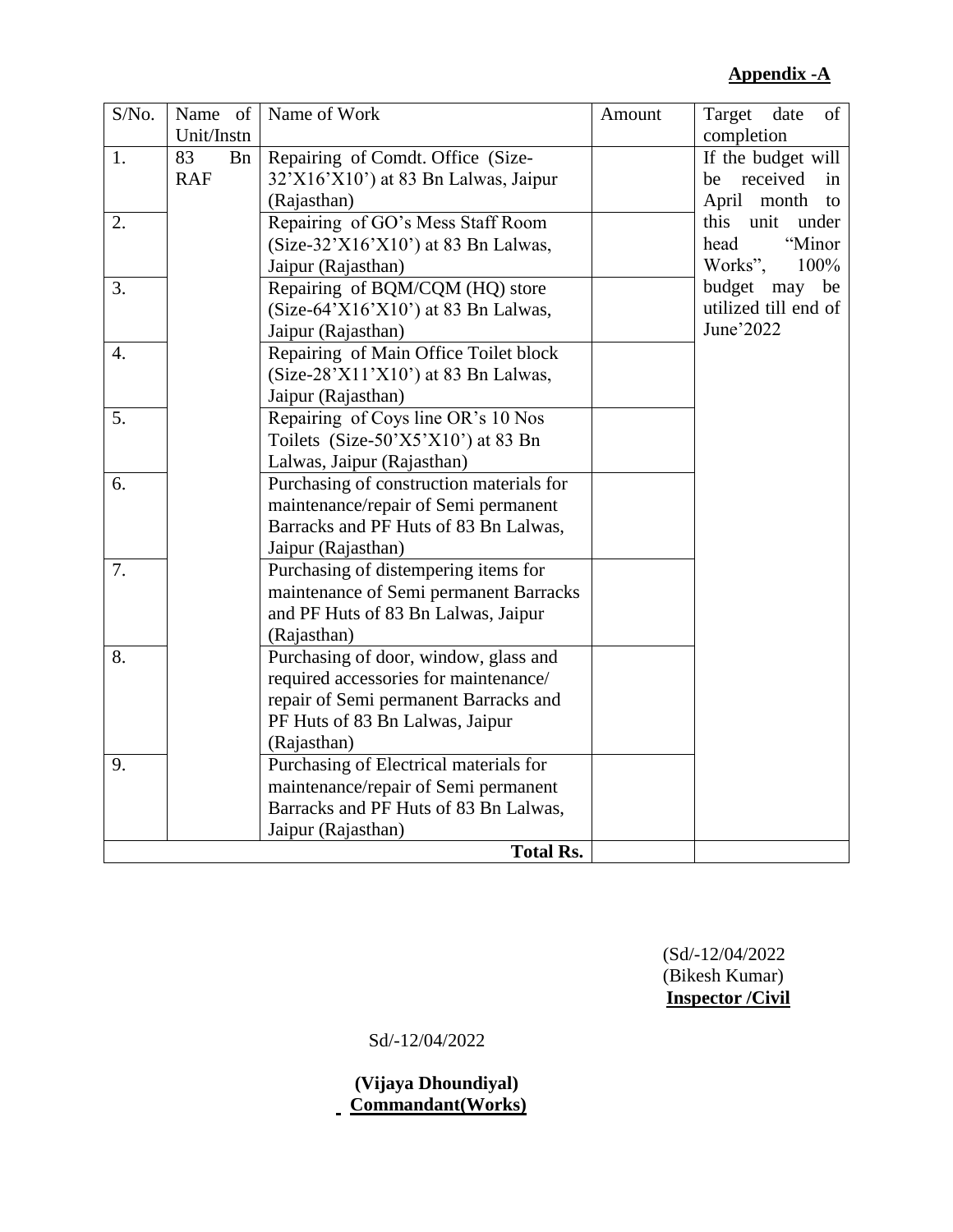#### **Appendix -B**

| S1    | Name of    | Name of Work                                | Amount | Target date |
|-------|------------|---------------------------------------------|--------|-------------|
| No.   | Unit/Instn |                                             |        | Ω£          |
|       |            |                                             |        | completion  |
| $1 -$ | 91 BN RAF  | Repair and maintenance work in Ration       |        | 30-07-2022  |
|       |            | Store Room (Size $16'x16'$ ) of A Coy/91    |        |             |
|       |            | <b>BN RAF</b>                               |        |             |
| $2 -$ |            | Repair and maintenance work in Ration       |        | 30-07-2022  |
|       |            | Store Room (Size $16'x16'$ ) of C Coy/91 BN |        |             |
|       |            | <b>RAF</b>                                  |        |             |
| $3-$  |            | Repair and maintenance work in Semi         |        | 15-08-2022  |
|       |            | Permanent Hut (Size 15'x44') Barrack No.-   |        |             |
|       |            | 01 of 91 BN RAF                             |        |             |
| $4-$  |            | Repair and maintenance work in Semi         |        | 30-08-2022  |
|       |            | Permanent Hut (Size 15'x44') Barrack No.-   |        |             |
|       |            | 02 of 91 BN RAF                             |        |             |
| $5-$  |            | Repair and maintenance work in<br>Semi      |        | 30-10-2022  |
|       |            | Permanent Hut (Size 15'x44') Barrack No.-   |        |             |
|       |            | 03 of 91 BN RAF                             |        |             |
| $6-$  |            | Repair and maintenance work in MT           |        | 15-11-2022  |
|       |            | Barrack (Size 16'x32') of 91 BN RAF         |        |             |
| $7-$  |            | Repair and maintenance work in Training     |        | 30-12-2022  |
|       |            | Gym Hall cum class room(Size $16'x32'$ ) of |        |             |
|       |            | 91 BN RAF                                   |        |             |
|       |            | <b>Total</b>                                |        |             |

 Sd/-12/04/2022 (Bikesh Kumar) **Inspector /Civil**

Sd/-12/04/2022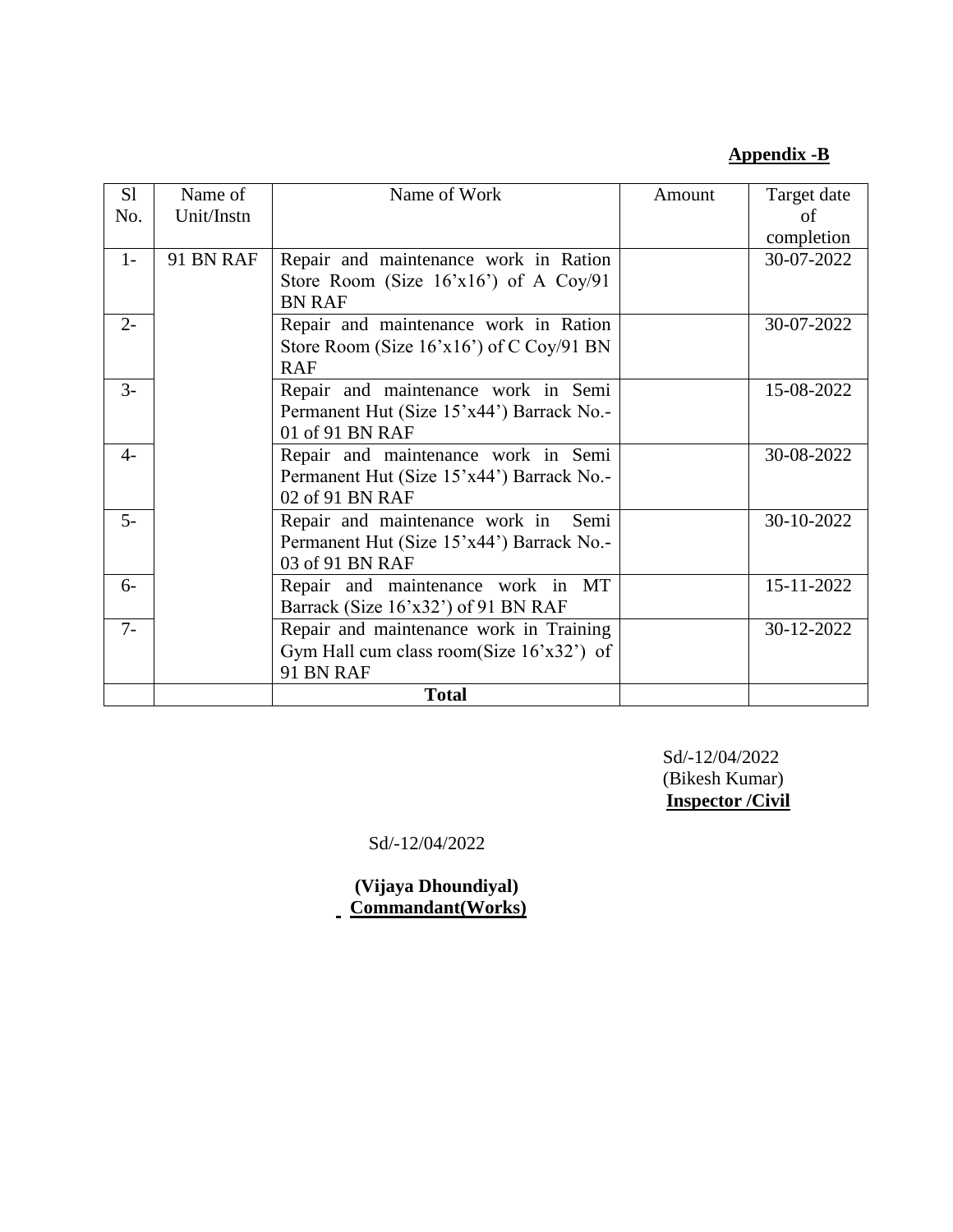#### **Appendix -C**

| Sl No |            | Name of   Name of work                           | Amount | Target<br>date |
|-------|------------|--------------------------------------------------|--------|----------------|
|       | the        |                                                  |        | of             |
|       | Unit/Instn |                                                  |        | completion     |
| 01    | BN<br>97   | White wash and painting /Distempering of 14      |        | 31/07/2022     |
|       | <b>RAF</b> | Nos old residential Qtrs, 01 no store room at    |        |                |
|       |            | Bhadravathi location and Toilet block of         |        |                |
|       |            | barrack No-14 at GC Avadi campus.                |        |                |
| 02    |            | Various day to day requirement of electric and   |        |                |
|       |            | civil, plumbing items and all type of defect     |        |                |
|       |            | /short coming work including repair of water     |        |                |
|       |            | supply line, seepage and leakage etc are urgent  |        |                |
|       |            | nature requirement of 14 nos residential Qtrs at |        |                |
|       |            | Bhadravathi, Shivamogga location and 10 Nos      |        | 30/09/2022     |
|       |            | Nissan huts . barrack No-14 at GC Avadi          |        |                |
| 03    |            | Repair/Replace of fan and Street light of both   |        | 30/09/2022     |
|       |            | location (Bhadravathi, Shivamogga and GC         |        |                |
|       |            | Avadi Campus)                                    |        |                |
| 04    |            | Repair /maintenance of door , Cupboard and       |        | 30/09/2022     |
|       |            | flooring works of both location (Bhadravathi,    |        |                |
|       |            | Shivamogga and GC Avadi Campus)                  |        |                |
|       |            | <b>Total</b>                                     |        |                |

 Sd/-12/04/2022 (Bikesh Kumar) **Inspector /Civil**

Sd/-12/04/2022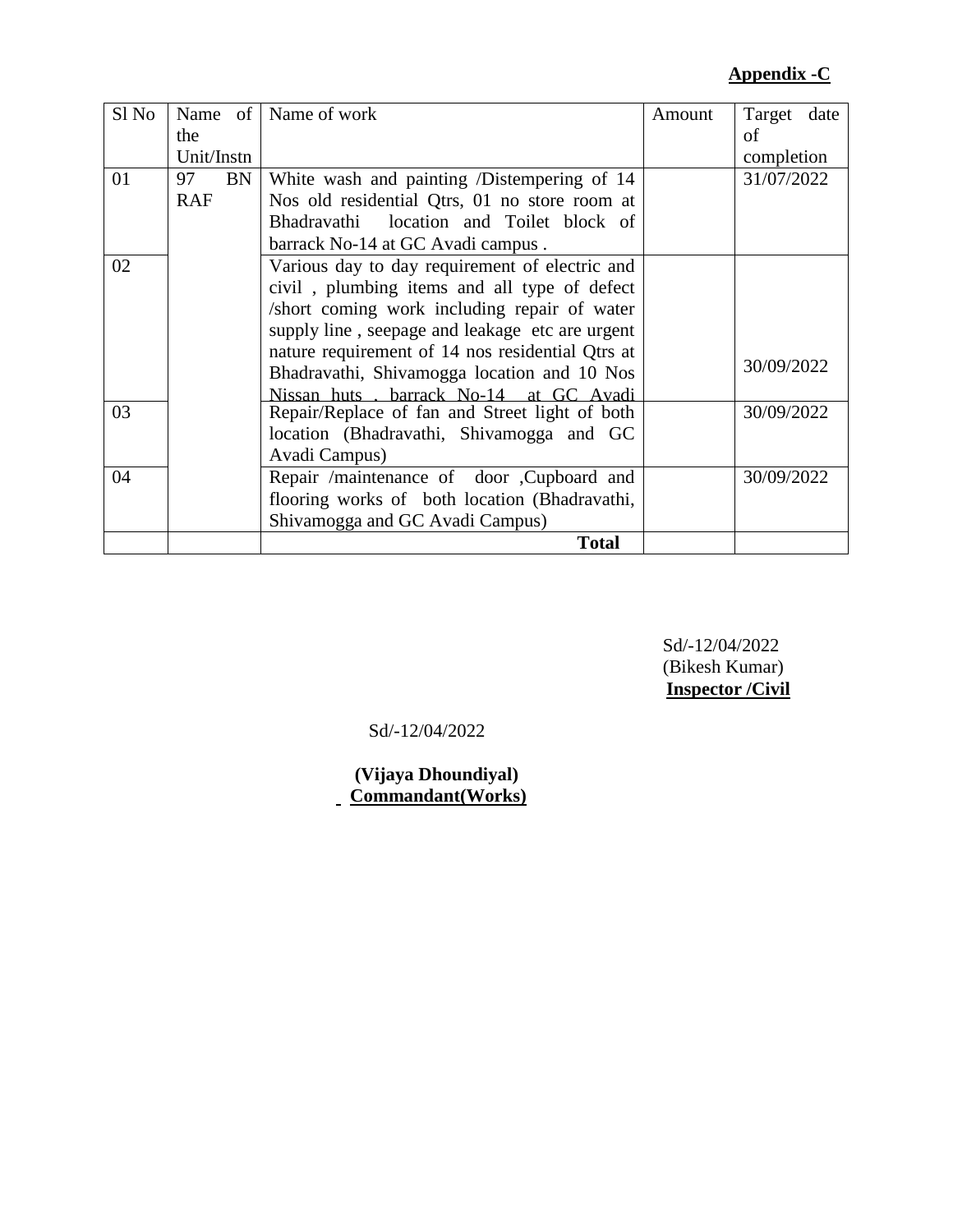### **Appendix -D**

| S                       | Name of       | <b>NAME OF WORK</b>                                                                | <b>AMOUNT</b> | <b>Target date</b> |
|-------------------------|---------------|------------------------------------------------------------------------------------|---------------|--------------------|
| NO                      | unit          |                                                                                    |               | <sub>of</sub>      |
|                         |               |                                                                                    |               | Compleatio         |
| $\mathbf{1}$            | <b>99 RAF</b> | Purchasing of Electrical items for                                                 |               | n<br>30-10-2022    |
|                         |               | repairing/replacement residential and non-                                         |               |                    |
|                         |               | residential building FAN REGULATOR, 5                                              |               |                    |
|                         |               | <b>AMPS SWITCHES ,5 AMPS</b>                                                       |               |                    |
|                         |               | C/SOCKET, CAPACITOR, 25 AMPS                                                       |               |                    |
|                         |               | MCB, MCB - 16 AMPS, INSULATION                                                     |               |                    |
|                         |               | TAPE, DUMMY PLATE - 6", COPPER                                                     |               |                    |
|                         |               | WIRE 1.5 MM, LED TUBE LIGHT 18/20                                                  |               |                    |
|                         |               | W and ETC.                                                                         |               |                    |
| $\overline{2}$          |               | Purchasing of Plumbing items gi Pipe,                                              |               | 30-10-2022         |
|                         |               | Valve, cupling, Spindle, Bend, Tap,                                                |               |                    |
|                         |               | Mirror, Elbow Door Stoppers et.for<br>repairing and replacement of RB and OB       |               |                    |
| $\overline{\mathbf{3}}$ |               | REPLACEMENT OF 35MM UG                                                             |               | 30-06-2022         |
|                         |               | ARMORE LT CABLE 330 METERS                                                         |               |                    |
|                         |               | <b>NEAR 60 WOMENS BARRACK</b>                                                      |               |                    |
| $\overline{\mathbf{4}}$ |               | REPAIRING AND REPLACEMENT OF                                                       |               | 30-06-2022         |
|                         |               | CELING FANS in RESIDENTIAL &                                                       |               |                    |
|                         |               | NON-RESIDENTIAL BUILDINGS                                                          |               |                    |
| 5                       |               | REPAIRING AND REPLACEMENT OF                                                       |               | 30-06-2022         |
|                         |               | EXHAUST FANS IN RESIDENTIAL $\&$                                                   |               |                    |
|                         |               | NON-RESIDENTIAL BUILDING                                                           |               |                    |
| 6                       |               | REPAIRING / REPLACEMENT OF 70                                                      |               | 30-06-2022         |
|                         |               | Watt CAPACITY LED STREET LIGHTS                                                    |               |                    |
| $\overline{7}$          |               | REPLACEMENT OF WEATHER PROOF                                                       |               | 30-07-2022         |
|                         |               | LOOP IN LOOP OUT OF PVC THERMO                                                     |               |                    |
|                         |               | PLASTIC SHOCK PROOF BOXES FOR                                                      |               |                    |
| 8                       |               | <b>STREET LIGHTS POLES</b><br><b>REPAIRING/</b>                                    |               | 30-10-2022         |
|                         |               | REPLACEMENT/SERVISING OF                                                           |               |                    |
|                         |               | <b>VARIOUS CAPACITY OF</b>                                                         |               |                    |
|                         |               | <b>SUBMERSIBLE MOTORS</b>                                                          |               |                    |
| 9                       |               | SERVICING OF 02 NO'S 62.5 KVA                                                      |               | 30-12-2022         |
|                         |               | <b>GENERATOR SETS</b>                                                              |               |                    |
| 10                      |               | AB SWITCHES OF 11 KVA                                                              |               | 30-08-2022         |
|                         |               | <b>STRUCTURES</b>                                                                  |               |                    |
| 11                      |               | EXTERNAL PAINTING OF TYPE-V                                                        |               | 28-02-2023         |
|                         |               | GOVT. FAMILY QUARTER 04 No's                                                       |               |                    |
|                         |               | TWO COAT@ 2200 SQM PER BLOCK                                                       |               |                    |
| 12                      |               | <b>INTERNAL PAINTING OF TYPE-VI</b>                                                |               | 28-02-2023         |
|                         |               | GOVT. FAMILY QUARTER & TWO                                                         |               |                    |
|                         |               | <b>COAT</b>                                                                        |               | 30-11-2022         |
|                         |               | Purchasing of various Distemper/ Paints                                            |               |                    |
|                         |               | for addressing the patch work or regular<br>maintenance work of items installed by |               |                    |
|                         |               | CPWD in the campus.                                                                |               |                    |
| 14                      |               | SERVICING AND REPAIRING OF                                                         |               | 30-11-2022         |
|                         |               | <b>EXISTING TRANSFORMERS AND 11</b>                                                |               |                    |
|                         |               | KVA SRUCTURES / YARD (03 NOS 400                                                   |               |                    |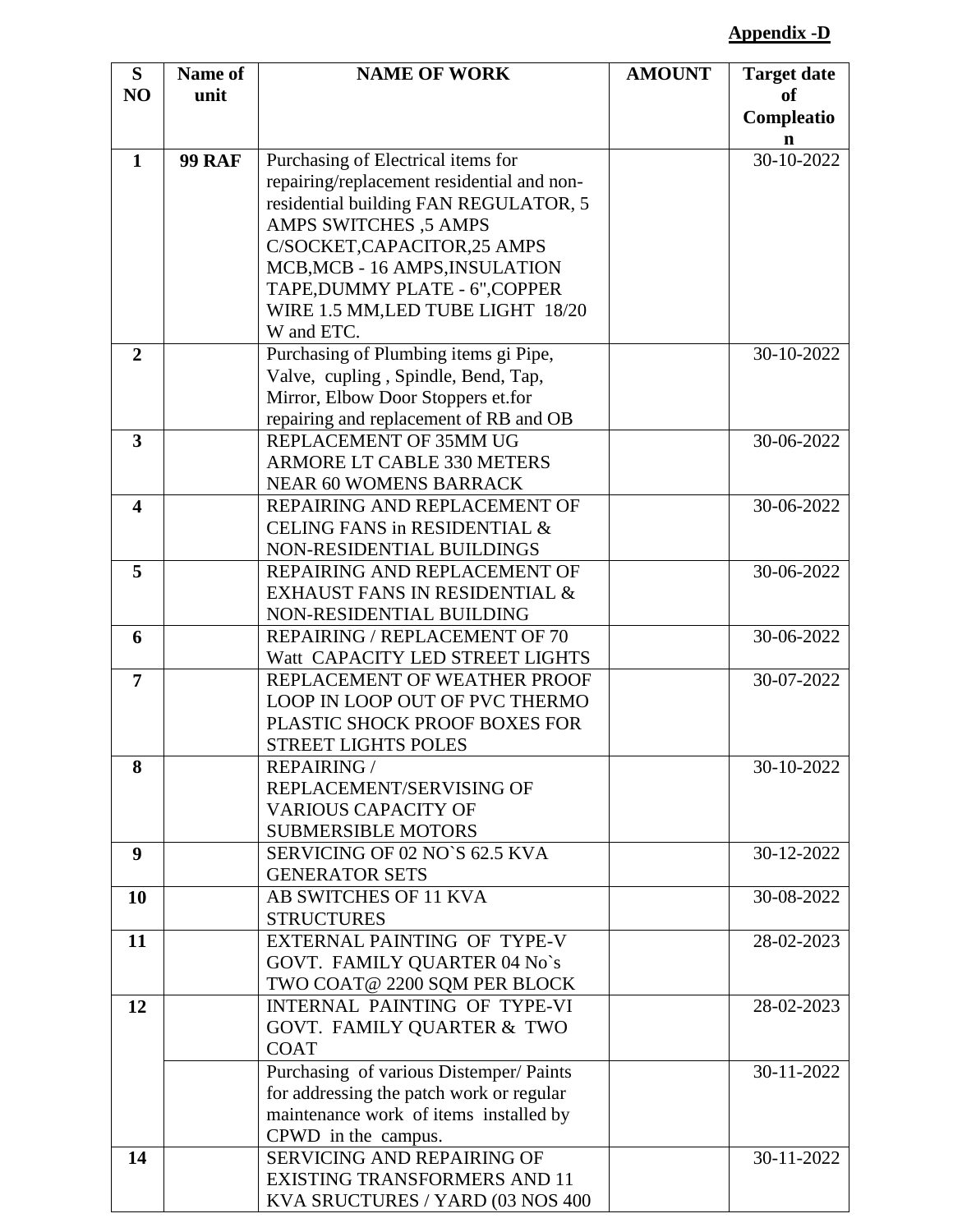|    | KVA & 01 NO 800 KVA)               |            |
|----|------------------------------------|------------|
|    |                                    |            |
| 15 | ANNUAL OPERATIONAL                 | 30-09-2022 |
|    | <b>MAINTENANCE OF 400 KLD</b>      |            |
|    | SEWERAGE TREATMENT PLANT OF        |            |
|    | THIS UNIT                          |            |
| 17 | REPAIRING AND REPLACING OF PVC     | 31-08-2022 |
|    | BATH ROOM DOOR AT GOVT.            |            |
|    | FAMILY QUARTERS OF THIS UNIT       |            |
| 18 | REPLACEMENT OF FLOOR MAT AT        | 31-08-2022 |
|    | <b>CONTROLROOM OF AT ADM BLOCK</b> |            |
|    | <b>TOTAL</b>                       |            |

Sd/-12/04/2022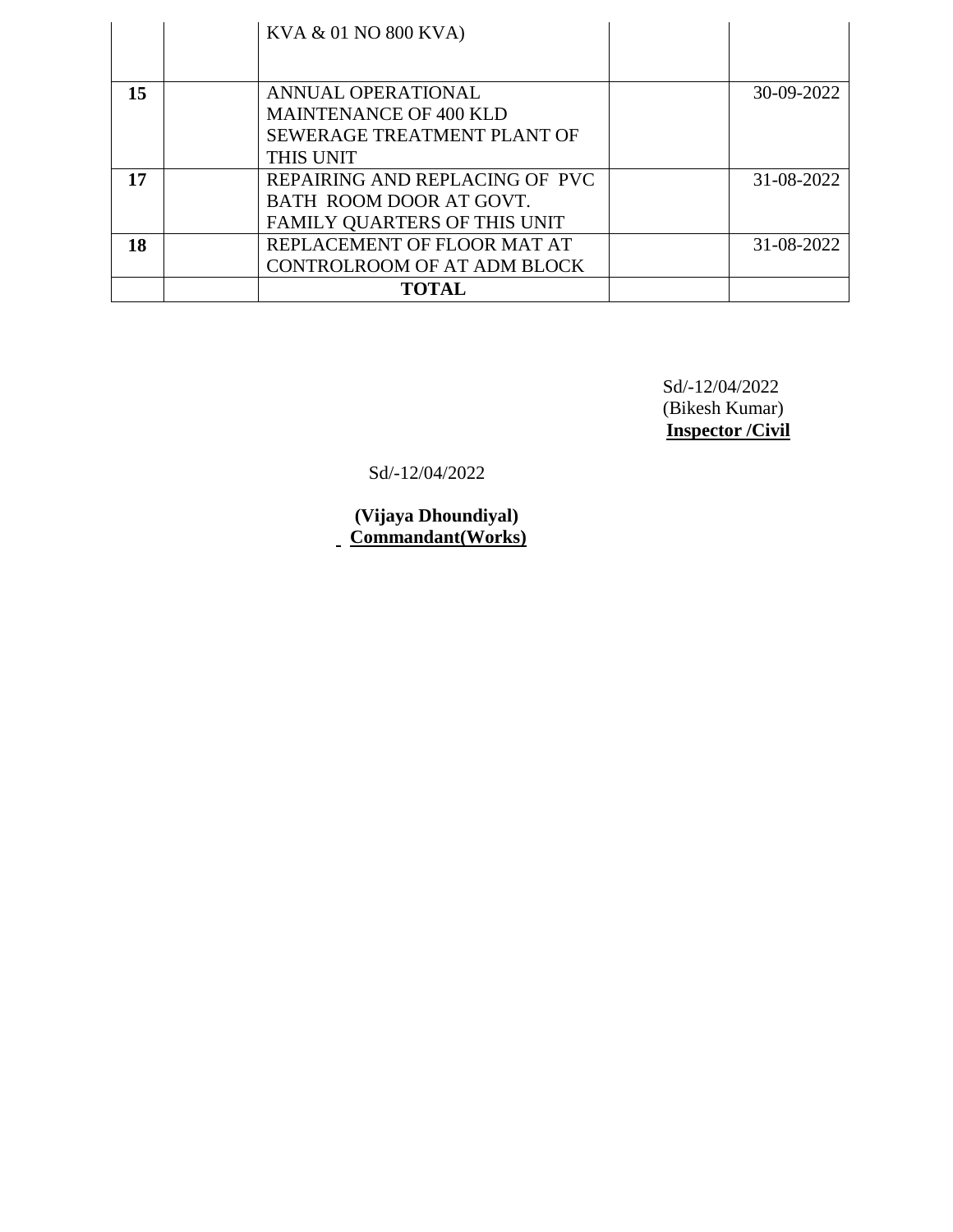# **Appendix -E**

| S/N              | <b>Name</b> | <b>Name of Work</b>                                                    | <b>Amount</b> | Target date |
|------------------|-------------|------------------------------------------------------------------------|---------------|-------------|
| $\mathbf{0}$     | of          |                                                                        |               | of          |
|                  | Unit        |                                                                        |               | completion. |
| 1.               | 100         | Men Barrack<br>180<br>-Repair<br>04<br><b>Nos</b><br>and               |               | 30/11/22    |
|                  | <b>BN</b>   | replacement of doors and windows, sanitary/                            |               |             |
|                  | <b>RAF</b>  | plumbing and electric work. Painting work                              |               |             |
| 2.               |             | So's Mess- Sanitary/Plumbing & Electric Work                           |               | 30/09/22    |
| $\overline{3}$ . |             | Go's Mess - Repair and replacement of doors,                           |               | 31/08/22    |
|                  |             | Windows Sanitary/Plumbing & Electric Work                              |               |             |
| $\overline{4}$ . |             | Signal<br>Guard/<br>Quarter<br>centre<br>White<br>$\overline{a}$       |               | 31/08/22    |
|                  |             | wash/Enamel Painting Door & Window Repair,                             |               |             |
|                  |             | plumbing and electric work                                             |               |             |
| 5 <sub>1</sub>   |             | Adm Block - Sanitary/Plumbing, Electric and                            |               | 31/10/22    |
|                  |             | flooring Work                                                          |               |             |
| 6.               |             | Men's Club - White wash/Enamel Painting Door                           |               | 30/11/22    |
|                  |             | & Window Repair, Plumbing and electric work                            |               |             |
| 7.               |             | Boundary Wall - Repair to damaged plaster                              |               | 31/12/22    |
|                  |             | surface and painting work                                              |               |             |
| 8.               |             | Toilet Block near gate no.2, parade ground, store                      |               | 31/07/22    |
|                  |             | block and football ground - Repair and                                 |               |             |
|                  |             | replacement of damaged doors, sanitary/plumbing<br>and electric works. |               |             |
| 9.               |             | Family Quarters (Type-I, II, III, IV, V )-                             |               | 31/01/23    |
|                  |             | Replacement of water supply lines, Sanitary                            |               |             |
|                  |             | Work, plumbing and electric Work. Repairing of                         |               |             |
|                  |             | plaster, tile work, damaged doors, windows and                         |               |             |
|                  |             | painting work                                                          |               |             |
| 10.              |             | Street Light/ Security Light, submersible<br>and                       |               | 31/01/23    |
|                  |             | mono set, DG Set                                                       |               |             |
| 11.              |             | Sewer Line/ Water supply line                                          |               | 31/01/23    |
| 12.              |             | Air Conditioner                                                        |               | 28/02/23    |
| 13.              |             | Cleaning of underground sumps, RCC water                               |               | 31/10/22    |
|                  |             | tanks, pvc tanks, etc.                                                 |               |             |
| 14.              |             | FWC- Sanitary/ Plumbing & Electric work.                               |               | 31/07/22    |
|                  |             | Painting work.                                                         |               |             |
|                  |             | <b>Total</b>                                                           |               |             |

 Sd/-12/04/2022 (Bikesh Kumar) **Inspector /Civil**

Sd/-12/04/2022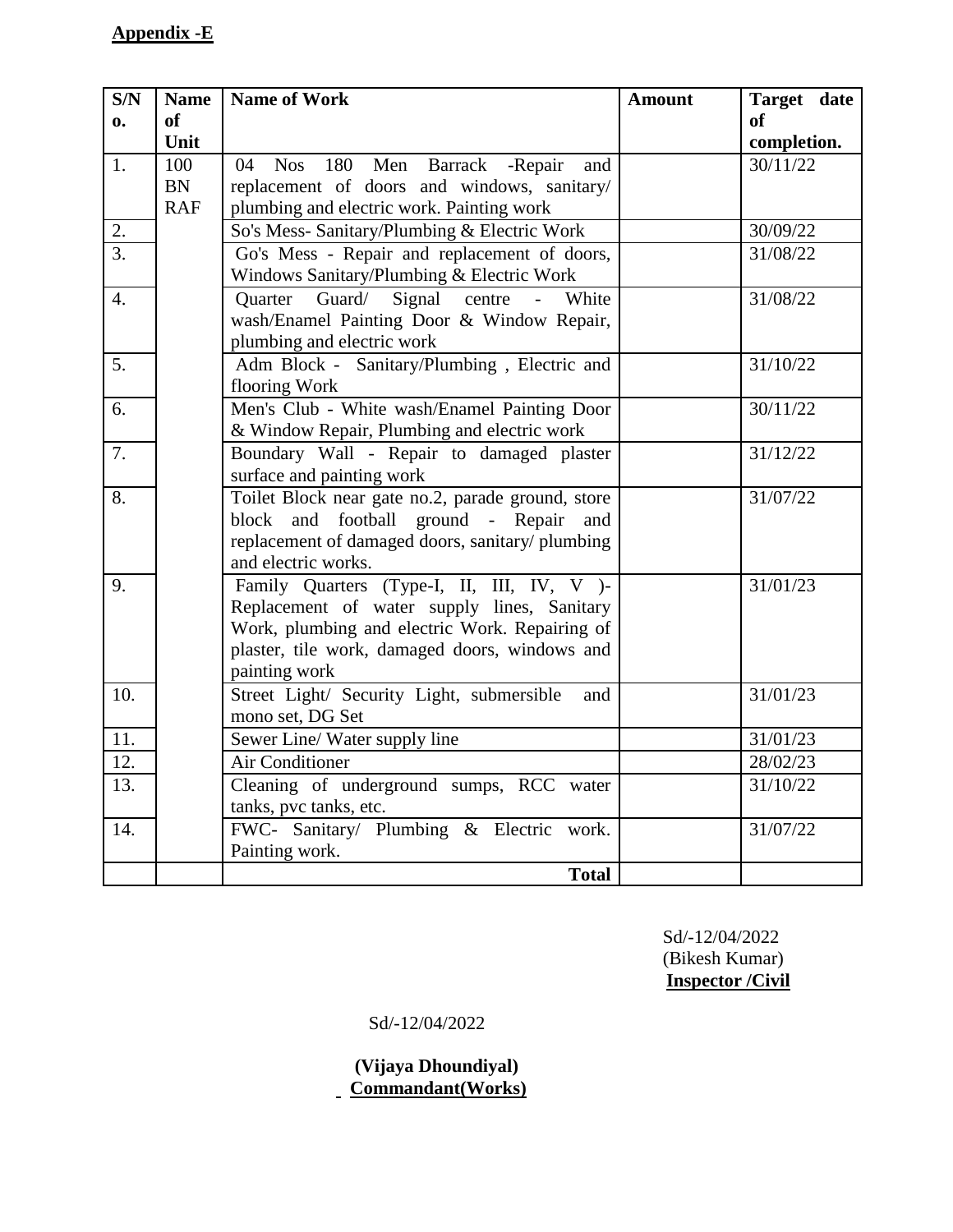# **Appendix -F**

| S1  | Unit       | Name of Work                                          | Amount | <b>Target Date</b> |
|-----|------------|-------------------------------------------------------|--------|--------------------|
| no. |            |                                                       |        |                    |
| 01  | 101        | Water Proofing Treatment to Roof Repairing Grit       |        | 31/12/2022         |
|     | <b>RAF</b> | Plaster, Chajja Repairing Sanitary/Plumbing/Civil     |        |                    |
|     |            | & Electric Items, Internal White Wash, Painting       |        |                    |
|     |            | Window & Door Repairs for 160/180 men                 |        |                    |
|     |            | Baracks= $05$ Nos Mahila Barrack = $01$ No.           |        |                    |
| 02  |            | Water Proofing Treatment to Roof Repairing Grit       |        | 30/11/2022         |
|     |            | Plaster, Chajja Repairing Sanitary/Plumbing/Civil     |        |                    |
|     |            | & Electric Items, Internal White Wash, painting       |        |                    |
|     |            | Window & Door/Almirah Repairs for So's                |        |                    |
|     |            | Mess/dormitory.                                       |        |                    |
| 03  |            | Grit plaster wash & Repair White wash/Enamel          |        | 30/11/2022         |
|     |            | Painting Door & Window Repair for Quarter             |        |                    |
|     |            | Guard/Bin type magazine.                              |        |                    |
| 04  |            | Repairing of Grit Plaster, Polishing, Door Window     |        | 28/02/2023         |
|     |            | Repair, Sanitary/Plumbing & Electric Work White       |        |                    |
|     |            | Wash for Go,s Mess.                                   |        |                    |
| 05  |            | Family Qtrs Water proofing treatment to roof,         |        | 31/01/2023         |
|     |            | replacement of internal water supply, vent pipes,     |        |                    |
|     |            | sanitary work, civil work, internal white wash, civil |        |                    |
|     |            | work, electric work repairing of door and window      |        |                    |
|     |            | etc. For Family Qtrs                                  |        |                    |
| 06  |            | Repairing of Grit Plaster, Marble Polishing, Door,    |        | 31/01/2023         |
|     |            | Window, repair, Sanitary/Plumbing /Civil &            |        |                    |
|     |            | Electric Work White Wash for Adm Block.               |        |                    |
| 07  |            | White Washing, Plumbing Work & Electric Work          |        | 31/01/2023         |
|     |            | For 10 Bed Unit Hospital.                             |        |                    |
| 08  |            | Repairing of Grit plaster, Polishing, Door, Window    |        | 28/02/2023         |
|     |            | Repair ,Sanitary/ Plumbing & Electric Work White      |        |                    |
|     |            | Wash for Electric Sub Station                         |        |                    |
| 09  |            | White wash, Plumbing/Sanitary Repair Work for         |        | 28/02/2023         |
|     |            | Grain Godown                                          |        |                    |
|     |            | G/Total                                               |        |                    |

 Sd/-12/04/2022 (Bikesh Kumar) **Inspector /Civil**

Sd/-12/04/2022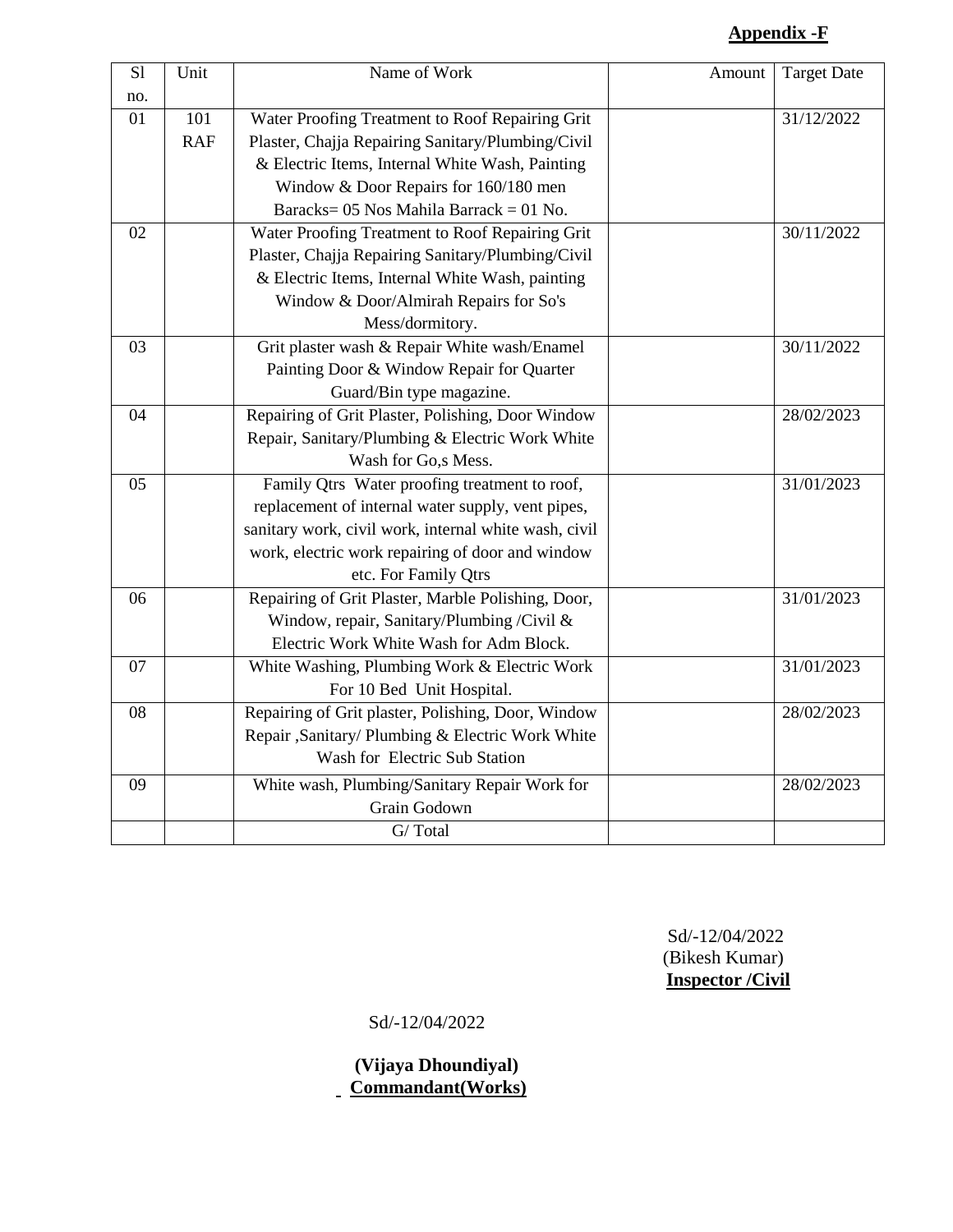### **Appendix -G**

| SL.No. | Name of    | Name of Work.                                              | Amount | Target date of |
|--------|------------|------------------------------------------------------------|--------|----------------|
|        | Unit       |                                                            |        | completion.    |
| 01     | 102 Bn.    | <u>GO'S Mess :-</u>                                        |        | 30/06/2022     |
|        | <b>RAF</b> | Repair/replacement of plumbing                             |        |                |
|        |            | & electrical item.                                         |        |                |
|        |            | Internal & external painting.                              |        |                |
|        |            | False ceiling of dining room.                              |        |                |
|        |            | Plinth protection.                                         |        |                |
|        |            | Plastering & etc work.                                     |        |                |
| 02     |            | <b>ADM BLOCK:-</b>                                         |        | 30/06/2022     |
|        |            | Repair/replacement of plumbing                             |        |                |
|        |            | & electrical item.                                         |        |                |
|        |            | Toilet repair and plastering and                           |        |                |
|        |            | painting.                                                  |        |                |
|        |            | window frame installation                                  |        |                |
| 03     |            | SO'S Mess :-                                               |        | 31/07/2022     |
|        |            | Repair/replacement of plumbing                             |        |                |
|        |            | & electrical item.                                         |        |                |
|        |            | Internal & external painting.                              |        |                |
|        |            | Plinth protection.                                         |        |                |
|        |            | Plastering & etc work.                                     |        |                |
| 04     |            |                                                            |        | 31/07/2022     |
|        |            | Type $-I (G+3) 73$ Nos. Qtrs:-                             |        |                |
|        |            | Repair/replacement of plumbing                             |        |                |
|        |            | & electrical item.                                         |        |                |
|        |            | Internal & external painting.                              |        |                |
|        |            | Plinth protection.                                         |        |                |
|        |            | Plastering & etc work.                                     |        |                |
| 05     |            | Type $-II$ (G+3) 95 Nos. Qtrs:-                            |        | 31/08/2022     |
|        |            | Repair/replacement of plumbing                             |        |                |
|        |            | & electrical item.                                         |        |                |
|        |            | Internal & external painting.                              |        |                |
|        |            | Plinth protection.                                         |        |                |
|        |            | Fabrication.                                               |        |                |
|        |            | Plastering & etc work.                                     |        |                |
| 06     |            | Type $-HI$ (G+3) block -02 13 Nos.                         |        | 30/09/2022     |
|        |            | $Q$ trs:-                                                  |        |                |
|        |            | Repair/replacement of plumbing                             |        |                |
|        |            | & electrical item.                                         |        |                |
|        |            | Internal $&$ external painting.                            |        |                |
|        |            | Plinth protection.                                         |        |                |
|        |            | Plastering & etc work.                                     |        |                |
| 07     |            | Type $-IV$ (G+3) 08 Nos. Qtrs:-                            |        | 30/09/2022     |
|        |            | Repair/replacement of plumbing<br>$\overline{\phantom{a}}$ |        |                |
|        |            | & electrical item.                                         |        |                |
|        |            | Internal & external painting.                              |        |                |
|        |            | Plinth protection.                                         |        |                |
|        |            | Plastering & etc work.                                     |        |                |
| 08     |            | $Type -V 04$ Nos. Qtrs                                     |        | 31/10/2022     |
|        |            | Repair/replacement of plumbing                             |        |                |
|        |            | & electrical item.                                         |        |                |
|        |            | Internal & external painting.                              |        |                |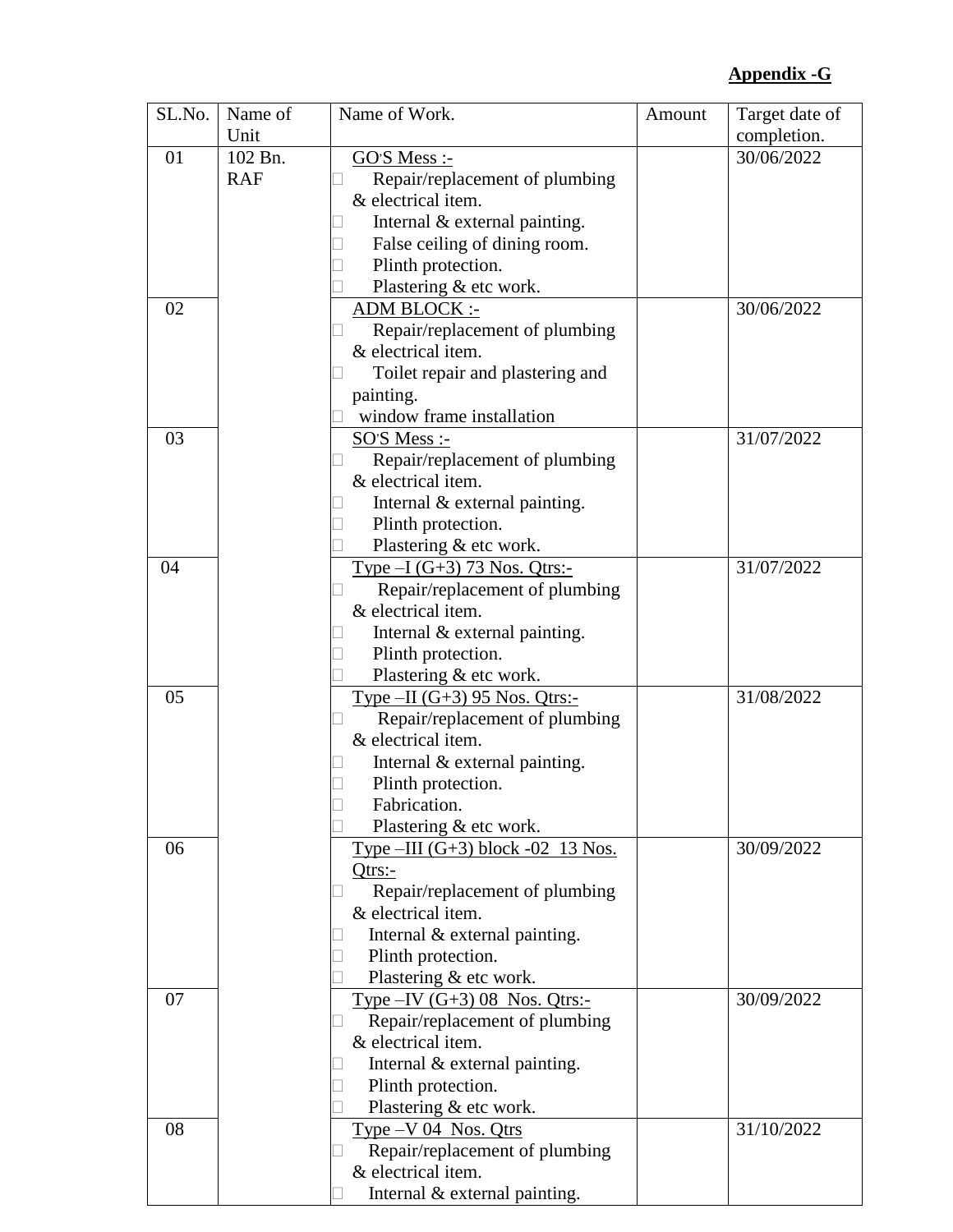|    | Plinth protection.                                                 |            |
|----|--------------------------------------------------------------------|------------|
|    | Plastering & etc work.                                             |            |
| 09 | Purchasing of Electrical items such                                | 30/06/2022 |
|    | as Bulbs, LEDs including Street                                    |            |
|    |                                                                    |            |
|    | Light around camp and cable.:-                                     |            |
|    | Day to day annual repair and                                       |            |
|    | maintenance of residential, OB, Open                               |            |
|    |                                                                    |            |
|    | areas, Parks, Peripheral roads.                                    |            |
| 10 | Purchasing of plumbing items pipes                                 | 30/06/2022 |
|    | Plastic, Metal, Elbow, Valves, Joints,                             |            |
|    | sealants, taps etc :-                                              |            |
|    | Day to day annual repair and                                       |            |
|    | maintenance of                                                     |            |
|    |                                                                    |            |
|    | nonresidential buildings                                           |            |
| 11 | Mahila Barrack :-                                                  | 30/09/2022 |
|    | Repair/replacement of plumbing                                     |            |
|    | & electrical item.                                                 |            |
|    | Internal & external painting.                                      |            |
|    | Plinth protection.                                                 |            |
|    | Fabrication.                                                       |            |
|    |                                                                    |            |
|    | Plastering & etc work.                                             |            |
| 12 | 240 KLD STP:-                                                      | 31/07/2022 |
|    | <b>Urgent Repair and Servicing</b>                                 |            |
| 13 | Substation and 500 KV DG set,                                      | 31/08/2022 |
|    | Submersible motor pump, Monoblock                                  |            |
|    |                                                                    |            |
|    | pump and 40 HP Kirlosker                                           |            |
|    | Monoblock pump :-                                                  |            |
|    | <b>Urgent Repair and Servicing</b>                                 |            |
| 14 | Cleaning of Storm water Drain of                                   | 31/12/2022 |
|    | the Campus:-                                                       |            |
|    | Cleaning of blockages and                                          |            |
|    | repairing of storm water drainage.                                 |            |
| 15 | 12 Mahila SO's dormitory:-                                         | 31/12/2022 |
|    | Repair/replacement of plumbing                                     |            |
|    | & electrical item.                                                 |            |
|    | Internal & external painting.                                      |            |
|    |                                                                    |            |
|    | Plinth protection.<br>Fabrication.                                 |            |
|    |                                                                    |            |
|    | Plastering & etc work                                              |            |
| 16 | <b>Store Block:-</b>                                               | 31/01/2023 |
|    | Internal & external painting.                                      |            |
|    | Fabrication.                                                       |            |
|    | Plinth protection.                                                 |            |
|    | Plastering & etc work.                                             |            |
| 17 | Quarter Guard:-                                                    | 31/01/2023 |
|    |                                                                    |            |
|    | Repair / replacement plinth<br>protection and damage flooring etc. |            |
| 18 | Men's club with canteen:-                                          | 31/01/2023 |
| 19 | Boundary wall:-                                                    | 30/02/2023 |
|    |                                                                    |            |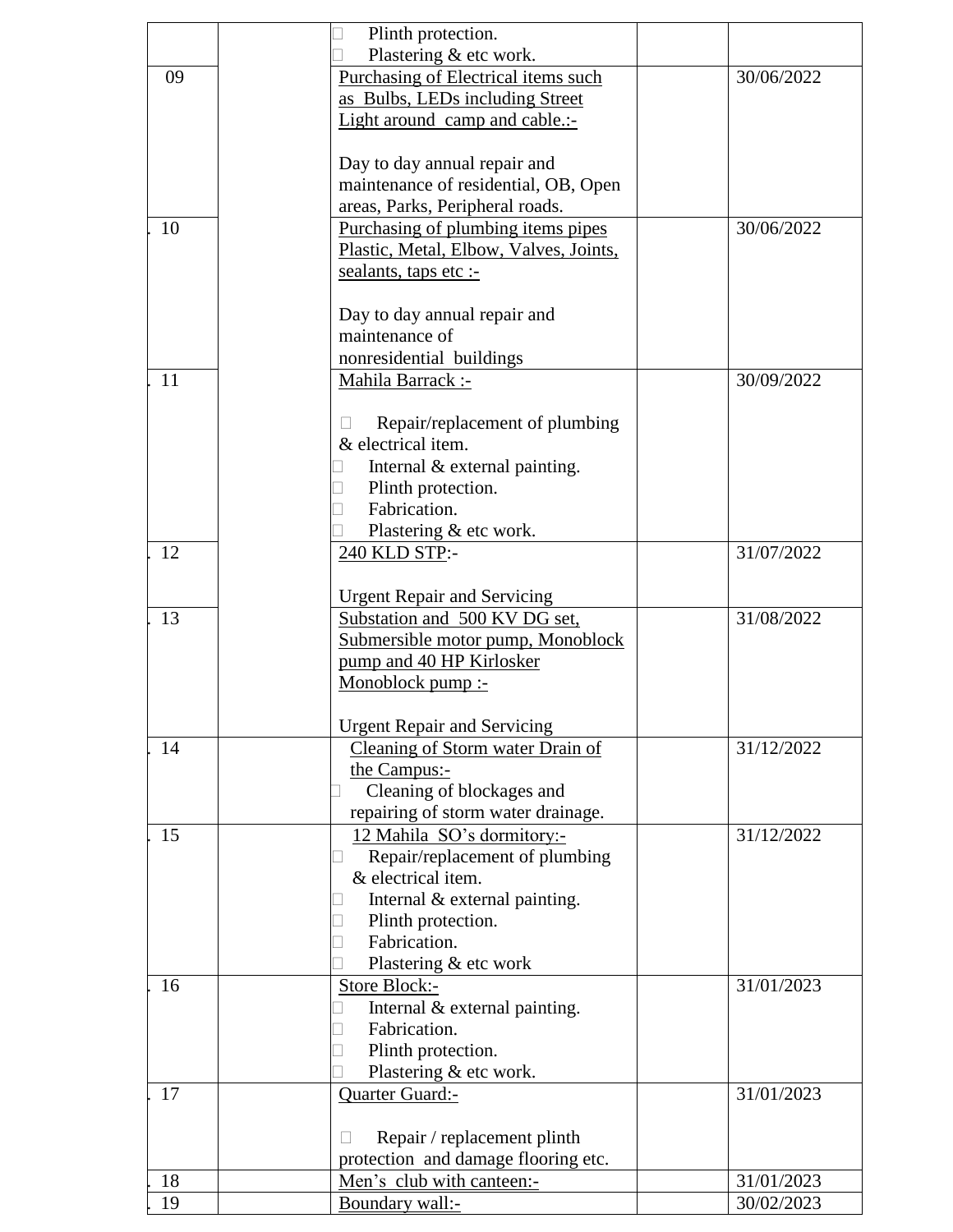|    | Repairing of damaged plaster.       |            |
|----|-------------------------------------|------------|
|    | Painting works.                     |            |
| 20 | Water point and Electric Substation | 30/02/2023 |
|    | $room$ :-                           |            |
|    | Repair/replacement of plumbing      |            |
|    | & electrical item.                  |            |
|    | Internal & external painting.       |            |
|    | Plinth protection.                  |            |
|    | Fabrication.                        |            |
|    | Plastering & etc work               |            |
| 21 | Cancer ward:-                       | 31/08/2022 |
|    | Annual repair and maintenance       |            |
|    | of Cancer ward.                     |            |
| 22 | Repair and maintenance paver        | 31/03/2023 |
|    | block near the road                 |            |
| 23 | Revamping and maintenance work      | 31/03/2023 |
|    | 02 nos Bore well                    |            |
|    | <b>Total</b>                        |            |

Sd/-12/04/2022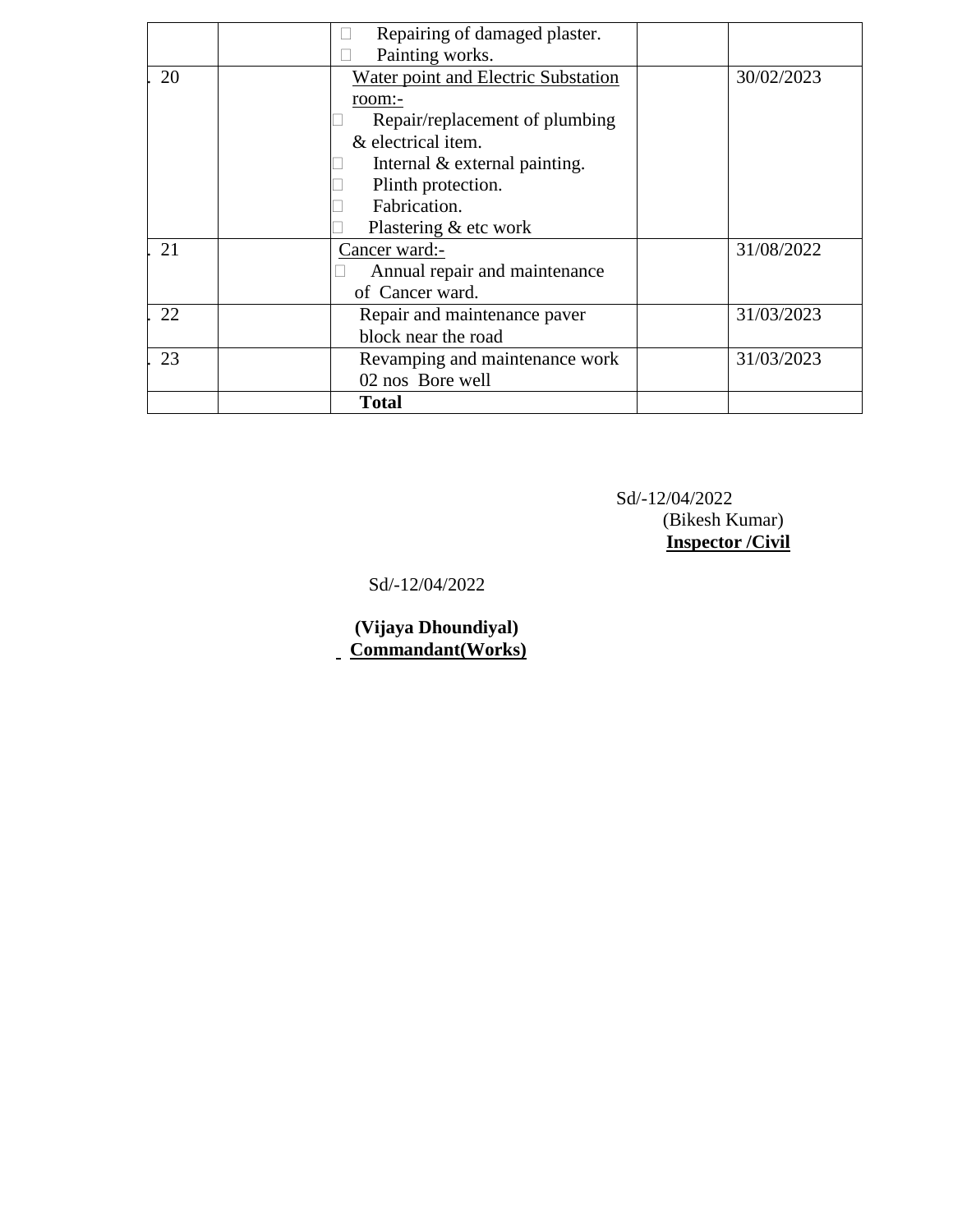#### **Appendix -H**

| S/NO | Name<br>of<br>Unit/Instn.       | Name of Work                                                                                                                                                                                                          | Amount | Target<br>date<br>of<br>Completion |
|------|---------------------------------|-----------------------------------------------------------------------------------------------------------------------------------------------------------------------------------------------------------------------|--------|------------------------------------|
| 01   | 103<br><b>B</b> n<br><b>RAF</b> | Repair & maintenance court Basketball court<br>size 33m x 20m & Badminton court size 19m x<br>19m                                                                                                                     |        | 15/05/2022                         |
| 02   |                                 | Repair/replacement kota stone at Barrack No.<br>25, 26, 27, 28, 29, 30, 31, 32, 33, 34, 35, 36, 37,<br>38, 39, 40, 41, 42, 43, 44, 45, 46, 47, 56, 58<br>Size 16'X48' - 23 Nos. and 16'X64' - 02 Nos.                 |        | 15/06/2022                         |
| 03   |                                 | Repair & replacement false ceiling at Barrack<br>No. 15, 16, 17, 18, 19, 20, 21, 22, 23, 30, 31,<br>32, 33, 38, 39, 40, 41, 42, 43, 44, 45, 46, 47, 48,<br>52, 54, 55 Size 16'X48' - 23 Nos. and 16'X96' -<br>03 Nos. |        | 20/06/2022                         |
| 04   |                                 | Repair & replacement plywood at Barrack<br>No.15, 26, 28, 29, 30, 31, 32, 33, 34, 35, 36,<br>45, 46, 47, 48 Size 16'X48'-15 Nos                                                                                       |        | 30/06/2022                         |
| 05   |                                 | Repairing and replacement interlocking work of<br>path-way in Mahila Line Size $= 738$ sqm                                                                                                                            |        | 15/07/2022                         |
| 06   |                                 | Painting and replacement of defective electric<br>items at Barrack no. 56, 57, 58 and 59 of B/Coy<br>Size 16'X64'-04 Nos                                                                                              |        | 30/07/2022                         |
| 07   |                                 | Repair & replacement adaptor, brass elbow,<br>tee, cross type nipple, union, valves pvc pipe,<br>etc. Plumbing work for camp Water supply at<br>103 Bn.                                                               |        | 15/08/2022                         |
| 08   |                                 | MT vehicle tin shed on ground with plinth                                                                                                                                                                             |        | 30/08/2022                         |
| 09   |                                 | Replacement of electric wire                                                                                                                                                                                          |        | 15/09/2022                         |
|      |                                 | G/Total                                                                                                                                                                                                               |        |                                    |

 Sd/-12/04/2022 (Bikesh Kumar) **Inspector /Civil**

Sd/-12/04/2022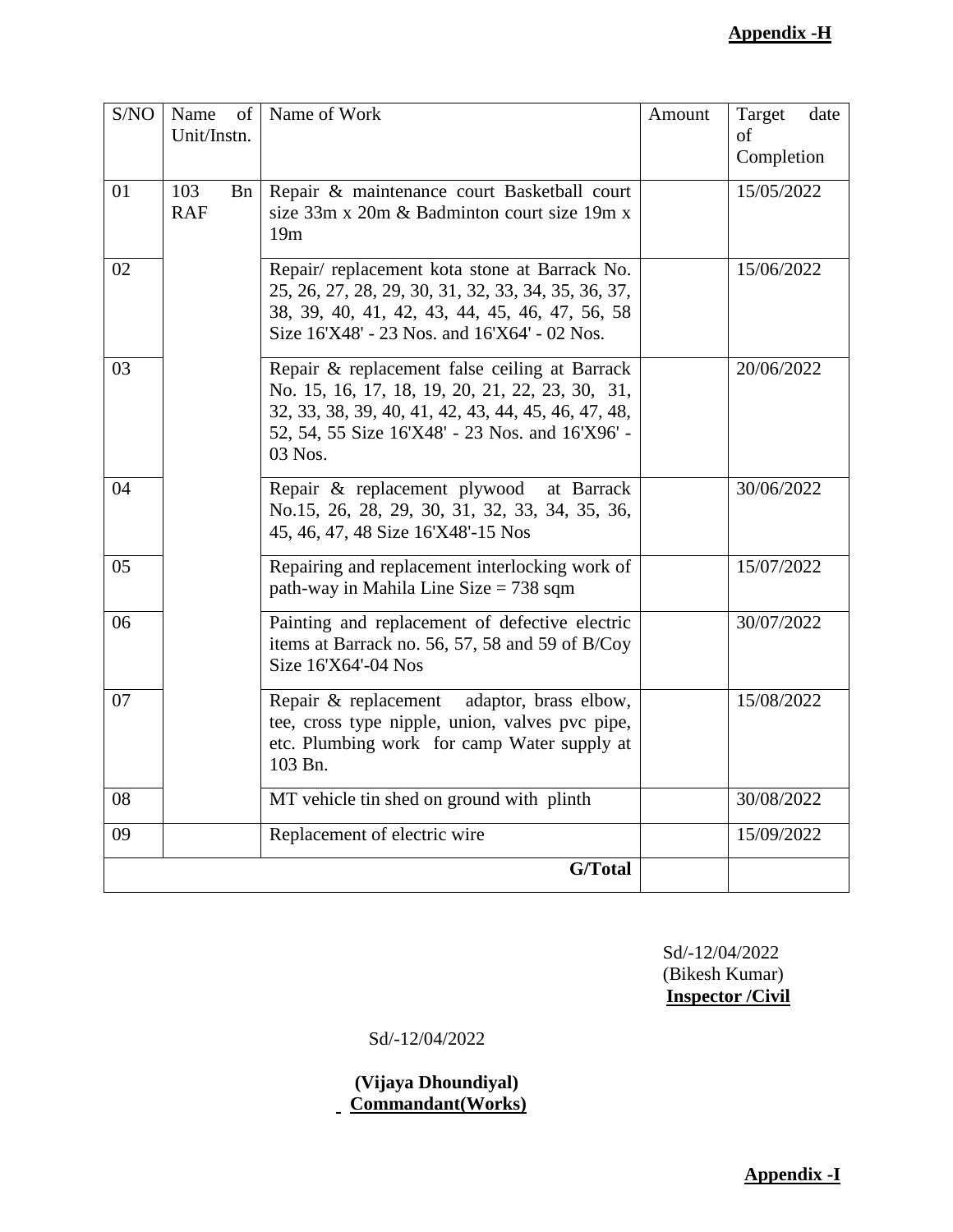| $SL$ No | Name<br>$\sigma$ f | Name of Work                            | Amount | Targate<br>of<br>date |
|---------|--------------------|-----------------------------------------|--------|-----------------------|
|         | Unit/Instn.        |                                         |        | completion            |
| 01      | 104<br>BN.         | Repair & Servicing of sewerage          |        | September - 2022      |
|         | <b>RAF</b>         | compressors& Motor and Sewer Line       |        |                       |
|         |                    | of Sewer Treatment Plant.               |        |                       |
| 02      | 104 BN.            | Repairing and Painting of Type-II-      |        | October               |
|         | <b>RAF</b>         | <b>Block No-1</b>                       |        | $-2022$               |
|         |                    | Repairing and Painting of Type-III-     |        | October               |
|         |                    | <b>Block No-1</b>                       |        | $-2022$               |
| 03      | 104 BN.            | Repairing and Painting of curb stone    |        | September-2022        |
|         | <b>RAF</b>         | both side of Road                       |        |                       |
| 04      | 104 BN.            | Repairing and Painting of Type-I-       |        | August-2022           |
|         | <b>RAF</b>         | <b>Block No-3(Vetted Estimate)</b>      |        |                       |
| 07      | 104 BN.            | Purchasing of Electric Fan Binding      |        | August-2022           |
|         | <b>RAF</b>         | Items, Electric Fitting Items, Repair / |        |                       |
|         |                    | Servicing of DG set and pannel          |        |                       |
|         |                    | set. (02 Nos. 162 KWA and 01 No. 62.5   |        |                       |
|         |                    | KWA Total=03 Nos), Repairing and        |        |                       |
|         |                    | maintenance of AC, Repairing and        |        |                       |
|         |                    | maintenance of Water supply motor &     |        |                       |
|         |                    | Pump.                                   |        |                       |
| 08      | 104 BN.            | Plumbing Items, Civil Items for day     |        | August-2022           |
|         | <b>RAF</b>         | to day Maintenance of residential and   |        |                       |
|         |                    | Non-residential building.               |        |                       |
|         |                    | G/Total                                 |        |                       |

Sd/-12/04/2022

 **(Vijaya Dhoundiyal) Commandant(Works)**

**Appendix -J**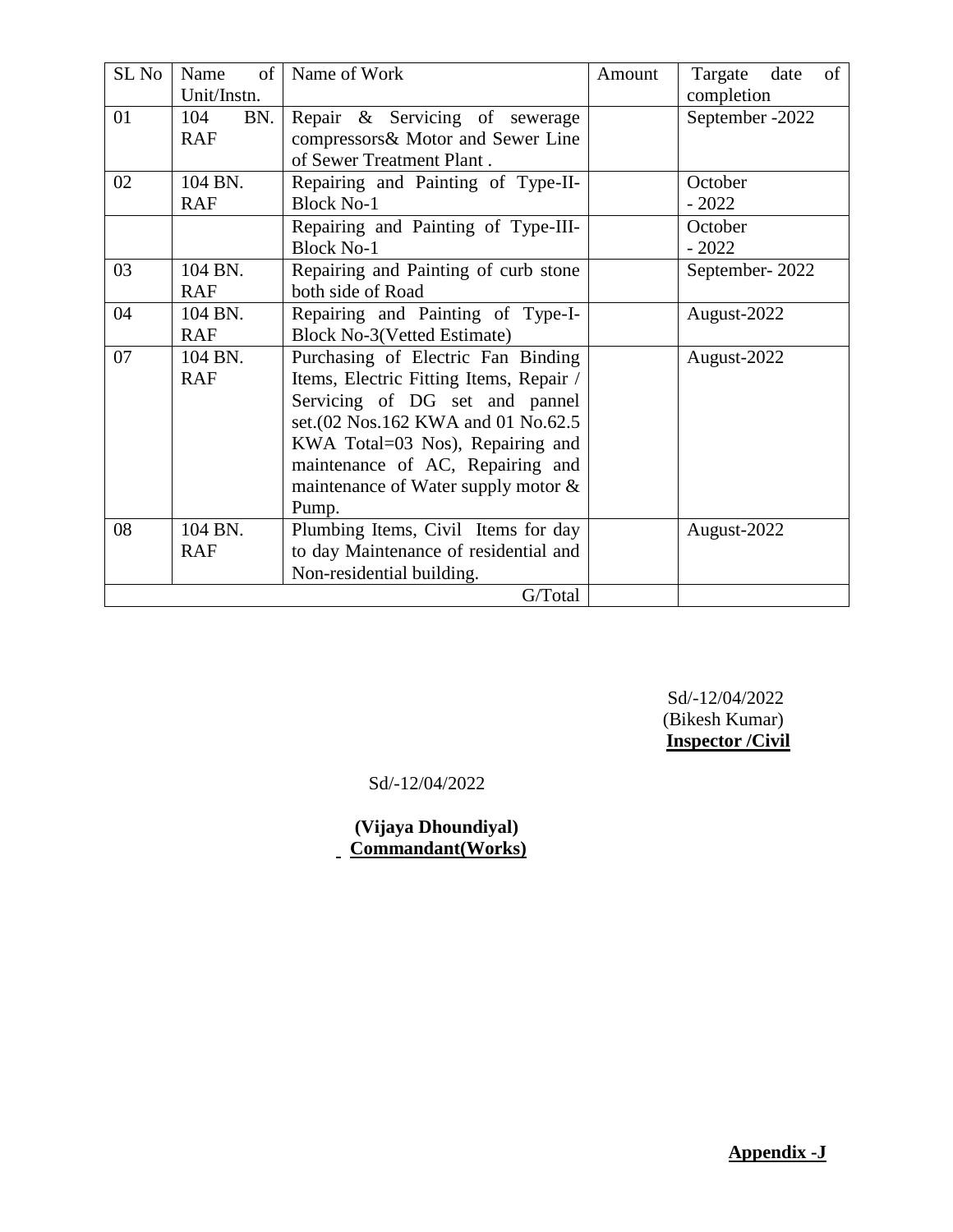| S <sub>1</sub><br>N <sub>o</sub> | Name of<br>Unit | Name of Work                                                                                                             | Amount | Target date of<br>completion |
|----------------------------------|-----------------|--------------------------------------------------------------------------------------------------------------------------|--------|------------------------------|
| 01                               | <b>105 RAF</b>  | of faulted<br>Repair/replacement<br>electrical<br>items                                                                  |        |                              |
| 02                               |                 | of faulted<br>Sanitary<br>Repair/replacement<br>items                                                                    |        |                              |
| 03                               |                 | Repair of 10 Nos manhole chambers                                                                                        |        |                              |
| 04                               |                 | Painting of 10 Bedded Hospital                                                                                           |        |                              |
| 05                               |                 | Servicing of transformer                                                                                                 |        |                              |
| 06                               |                 | Re-Carpeting of internal rods of Campus                                                                                  |        |                              |
| 07                               |                 | Cleaning of overhead/ underground and<br>other water tanks                                                               |        |                              |
| 08                               |                 | Painting of SOs Dormitory                                                                                                |        |                              |
| 09                               |                 | Leakage and seepage work of bathroom<br>and toilet of 04 Nos 160 Mens Barrack                                            |        |                              |
| 10                               |                 | Repairing of 12 Nos PF Huts                                                                                              |        |                              |
| 11                               |                 | Repairing of Street lights in campus                                                                                     |        |                              |
| 12                               |                 | Changing of water sanitary pipe line $\&$<br>leakage and seepage work of bathroom and<br>toilet of Type-III family qtrs. |        |                              |
|                                  |                 | <b>Grand Total Rs.</b>                                                                                                   |        |                              |

Sd/-12/04/2022

 **(Vijaya Dhoundiyal) Commandant(Works)**

**Appendix -K**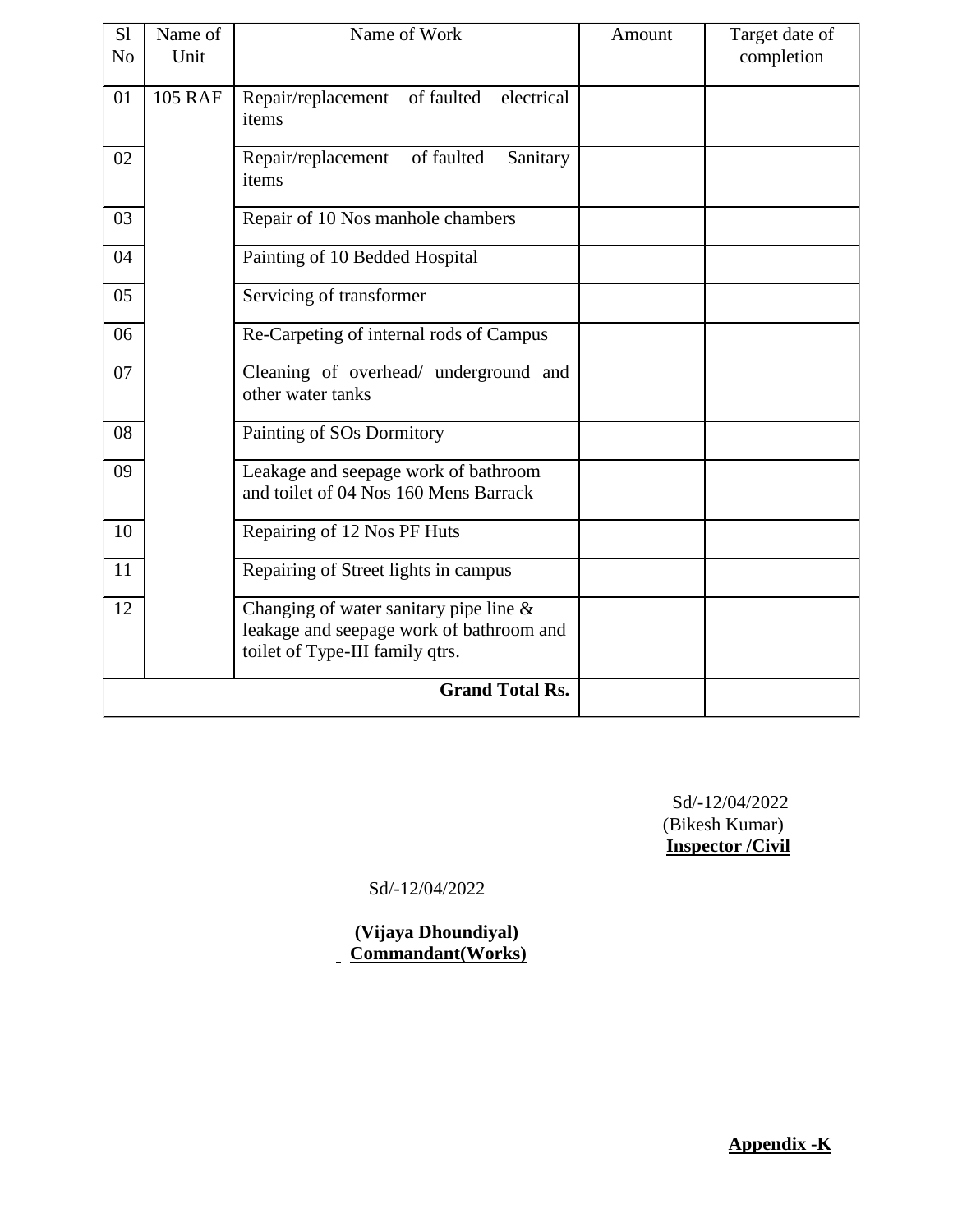| SI.              | <b>Name</b> | Name of work                                       | <b>Amount</b>            | <b>Target date of</b> |  |  |  |
|------------------|-------------|----------------------------------------------------|--------------------------|-----------------------|--|--|--|
| No.              | of Unit     |                                                    |                          | completion            |  |  |  |
|                  |             |                                                    | $(\mathbf{In})$<br>Lakh) |                       |  |  |  |
| 1.               |             |                                                    |                          | 31/07/2022            |  |  |  |
|                  |             | Purchase of electrical items for 414 Nos. family   |                          |                       |  |  |  |
|                  |             | quarters, 04 Nos. 160 Men Barracks, 01 No. 180     |                          |                       |  |  |  |
|                  |             | Men Barrack, Mens Club, Adm Block, Tradesmen       |                          |                       |  |  |  |
|                  |             | Shop, SO's Mess, FWC, Mahila SO's Mess and         |                          |                       |  |  |  |
|                  |             | Hospital                                           |                          |                       |  |  |  |
| 2.               |             | Purchase of plumbing items for all residential and |                          | 31/07/2022            |  |  |  |
|                  |             | non residential buildings                          |                          |                       |  |  |  |
| 3.               |             | Repairing / servicing of 48 Nos. Air Conditioners  |                          | 30/05/2022            |  |  |  |
|                  |             | Machine (44 Nos. Split Type and 04 Nos.            |                          |                       |  |  |  |
|                  |             | Window Type)                                       |                          |                       |  |  |  |
| $\overline{4}$ . |             | Repairing / servicing of 02 Nos. 250 KVA and 02    |                          | 30/05/2022            |  |  |  |
|                  |             | Nos. 82.5 KVA Generator Sets                       |                          |                       |  |  |  |
| 5.               |             | Repair / replacement of 16 Nos. submersible        |                          | As per                |  |  |  |
|                  |             | pumps                                              |                          | requirement           |  |  |  |
| 6.               |             | Repair / renovation of 14 Nos. old Type-II Govt.   |                          | 30/06/2022            |  |  |  |
|                  |             | family quarters                                    |                          |                       |  |  |  |
| 7.               |             | Purchase of underground electric cable (240 &      |                          | 30/06/2022            |  |  |  |
|                  |             | $120$ Sqmm $)$                                     |                          |                       |  |  |  |
| 8.               |             | Repair and renovation of old GO's Mess             |                          | 31/07/2022            |  |  |  |
| 9.               |             | Servicing and repair of 03 Nos. of 630 KVA         |                          | 30/05/2022            |  |  |  |
|                  |             | electrical Transformer                             |                          |                       |  |  |  |
| 10.              |             | Purchase of 110 Nos. Campus street light           |                          | 30/06/2022            |  |  |  |
| 11.              | 106 Bn      | Miscellaneous essential works                      |                          | As per                |  |  |  |
|                  | <b>RAF</b>  |                                                    |                          | requirement           |  |  |  |
|                  | $Total =$   |                                                    |                          |                       |  |  |  |

Sd/-12/04/2022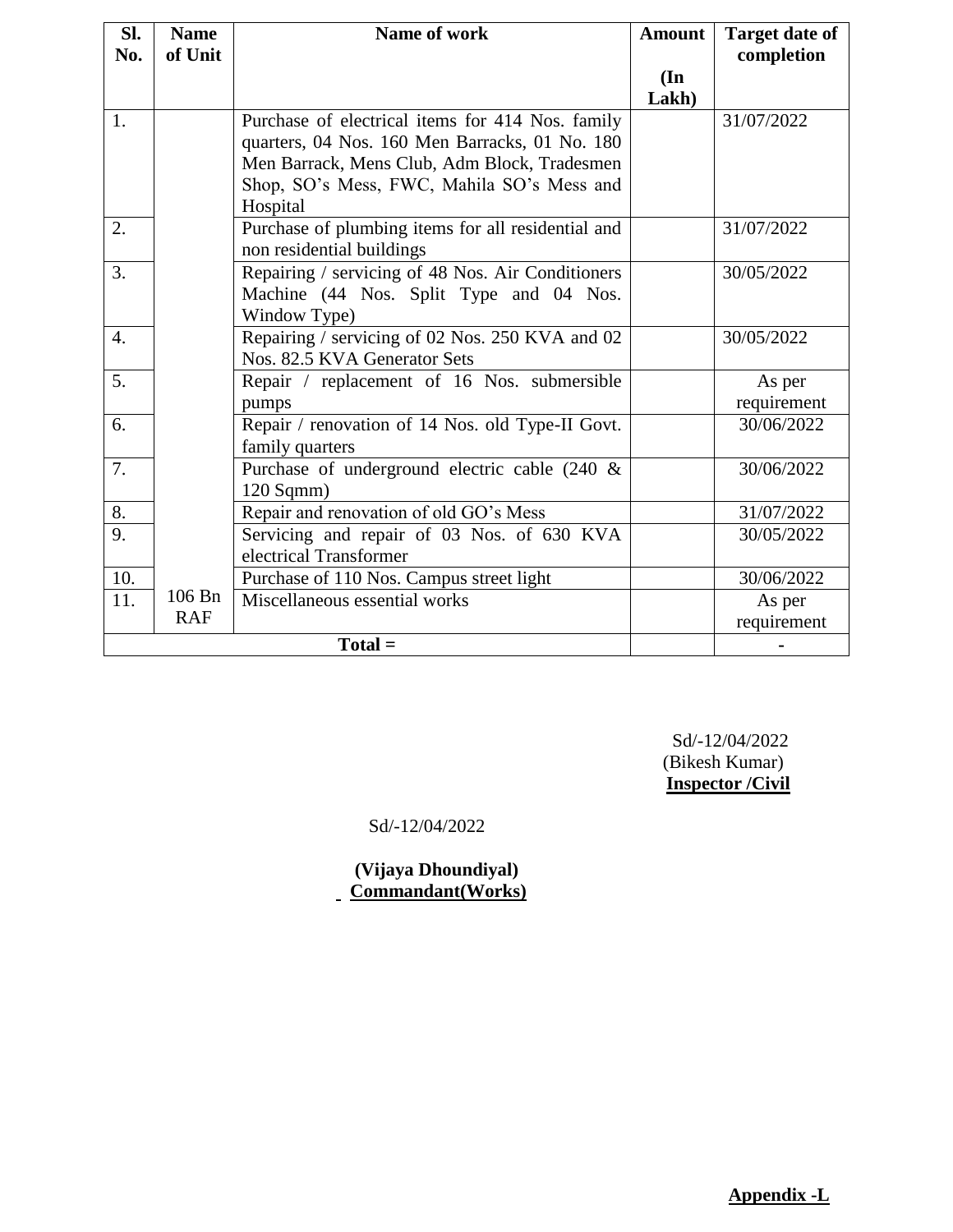| S1.No. |            |    | Name of Name of Work                                                      | Amount | Target date |  |
|--------|------------|----|---------------------------------------------------------------------------|--------|-------------|--|
|        | Unit/Instn |    |                                                                           |        | of          |  |
|        |            |    |                                                                           |        | completion  |  |
| 01     | 107        | Bn | Civil/Electric Maintenance of 04 Nos 180                                  |        | 30/06/2022  |  |
|        | <b>RAF</b> |    | Men Barrack                                                               |        |             |  |
| 02     |            |    | Repairing and replacing of door/window and                                |        | 31/05/2022  |  |
|        |            |    |                                                                           |        |             |  |
|        |            |    | toilate of 180 Men Barrack No. 04                                         |        |             |  |
| 03     |            |    | Civil/Electric Maintenance of 180<br>Men                                  |        | 15/07/2022  |  |
|        |            |    | Barrack No. 05                                                            |        |             |  |
| 04     |            |    | Civil/Electric Maintenance/Serrvices of SOs                               |        | 31/05/2022  |  |
|        |            |    | <b>Mess</b>                                                               |        |             |  |
| 05     |            |    | Civil/Electric Maintenance of Quarter Guard                               |        | 31/05/2022  |  |
|        |            |    | <b>Building</b>                                                           |        |             |  |
| 06     |            |    | Painting work of Quarter Guard Building                                   |        | 30/06/2022  |  |
|        |            |    | (Exterior)                                                                |        |             |  |
| 07     |            |    | Civil/Electric Maintenance of 60 Mahila                                   |        | 31/05/2022  |  |
|        |            |    | <b>Barrack</b>                                                            |        |             |  |
| 08     |            |    | Civil/Electric Maintenance Adm Block                                      |        | 31/05/2022  |  |
| 09     |            |    | Plastering and Painting Work Adm Block                                    |        | 30/06/2022  |  |
|        |            |    |                                                                           |        |             |  |
|        |            |    | (Exterior)                                                                |        |             |  |
| 10     |            |    | Civil/Electric Maintenance and painting of                                |        | 31/05/2022  |  |
|        |            |    | Family walfare center                                                     |        |             |  |
| 11     |            |    | Civil/Electric Maintenance of Dhobi Ghat                                  |        | 31/05/2022  |  |
| 12     |            |    | Civil/Electric Maintenance of Grain Go-                                   |        | 30/06/2022  |  |
|        |            |    | down cum Shopping centre                                                  |        |             |  |
| 13     |            |    | Civil/Electric Maintenance of SO's mess                                   |        | 30/06/2022  |  |
| 14     |            |    | dormitory for 12 mahillas<br>Civil/Electric Maintenance<br>MT<br>Garages/ |        | 30/06/2022  |  |
|        |            |    | Workshop/Washing Platform/Office /Store                                   |        |             |  |
| 15     |            |    | Civil/Electric Maintenance of 10 Bedded                                   |        | 31/05/2022  |  |
|        |            |    | Hospital                                                                  |        |             |  |
| 16     |            |    | Civil/Electric Maintenance of GO's Mess                                   |        | 31/05/2022  |  |
|        |            |    | /Suites                                                                   |        |             |  |
| 17     |            |    | Painting and plasetering work of GO's Mess                                |        | 30/06/2022  |  |
|        |            |    | /Suites (Exterior)                                                        |        |             |  |
| 18     |            |    | Painting Work and repairing work of                                       |        | 30/06/2022  |  |
|        |            |    | <b>Boundary Wall</b>                                                      |        |             |  |
| 19     |            |    | Maintenance of Power sub Station No. 01 &                                 |        | 31/05/2022  |  |
|        |            |    | 02                                                                        |        |             |  |
| 20     |            |    | Power supply cable 120 s/mm, 50s/mm and                                   |        | 31/05/2022  |  |
| 21     |            |    | $75$ s/mm<br>LED Security and Flood Light                                 |        | 31/05/2022  |  |
| 22     |            |    | Servicing and Maintenance of 03 Nos. DG                                   |        | 30/04/2022  |  |
|        |            |    | Set                                                                       |        |             |  |
| 23     |            |    | Replacement /Maintainance of Mono Block                                   |        | 30/04/2022  |  |
|        |            |    | 12.5 and 15 HP Pump Set of OHT-02 Nos.                                    |        |             |  |
| 24     |            |    | Civil/Electric Maintenance/Services of Type-                              |        | 31/05/2022  |  |
|        |            |    |                                                                           |        |             |  |
| 25     |            |    | Civil/Electric Maintenance/Services of Type-                              |        | 31/05/2022  |  |
|        |            |    | $II$ (Old)                                                                |        |             |  |
| 26     |            |    | Civil/Electric Maintenance/Services of Type-                              |        | 31/05/2022  |  |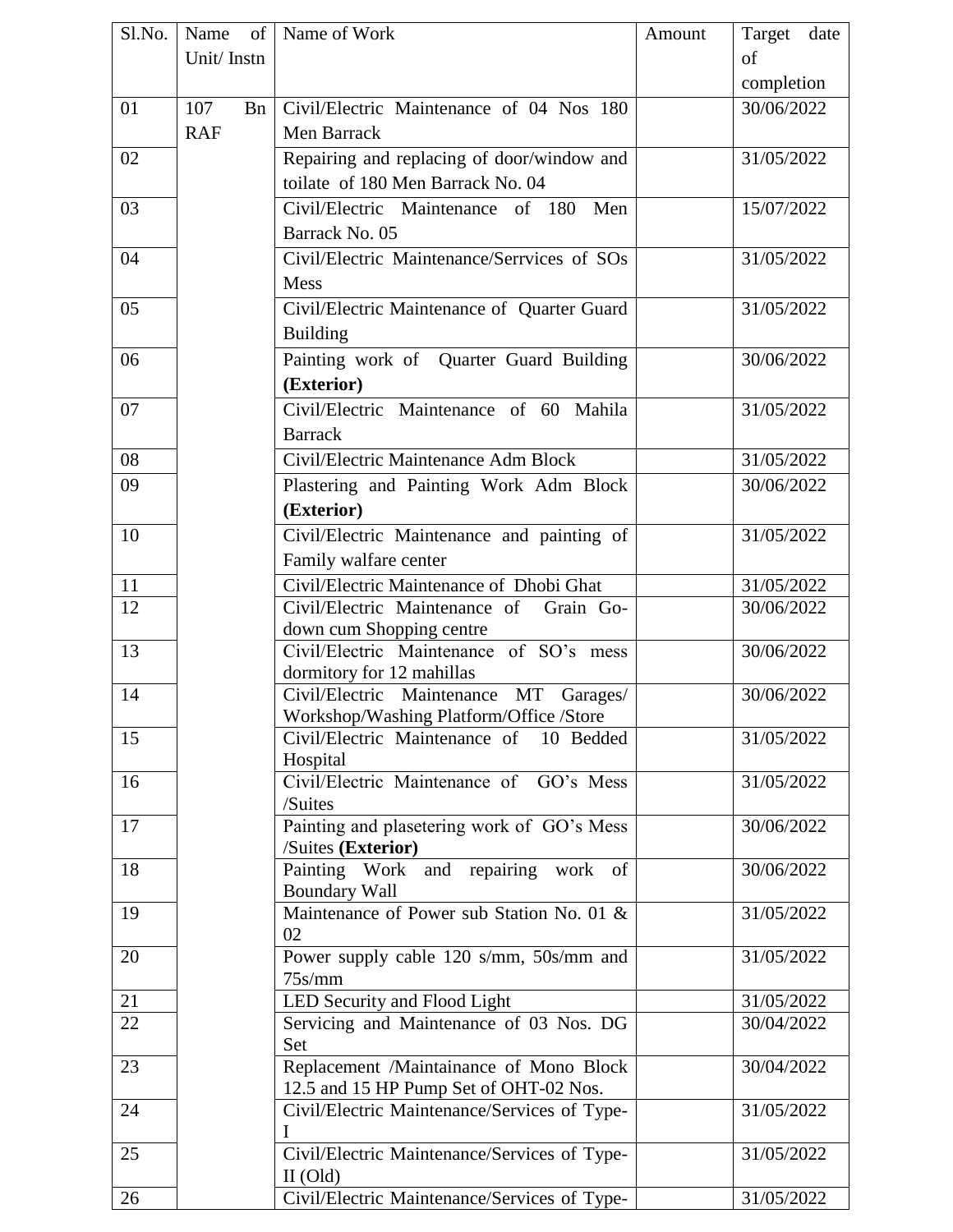|    | $III$ (Old) |                                              |            |
|----|-------------|----------------------------------------------|------------|
| 27 |             | Civil/Electric Maintenance/Services of Type- | 31/05/2022 |
|    | ΙV          |                                              |            |
| 28 |             | Painting work of Type-IV Quarters            | 30/06/2022 |
| 29 |             | Civil/Electric Maintenance/Services of Type- | 31/05/2022 |
|    |             |                                              |            |
| 30 |             | Painting work of Type-V Quarters             | 30/06/2022 |
| 31 |             | Civil/Electric Maintenance/Services of Type- | 15/06/2022 |
|    | $II$ (New)  |                                              |            |
|    |             | G/Total                                      |            |

Sd/-12/04/2022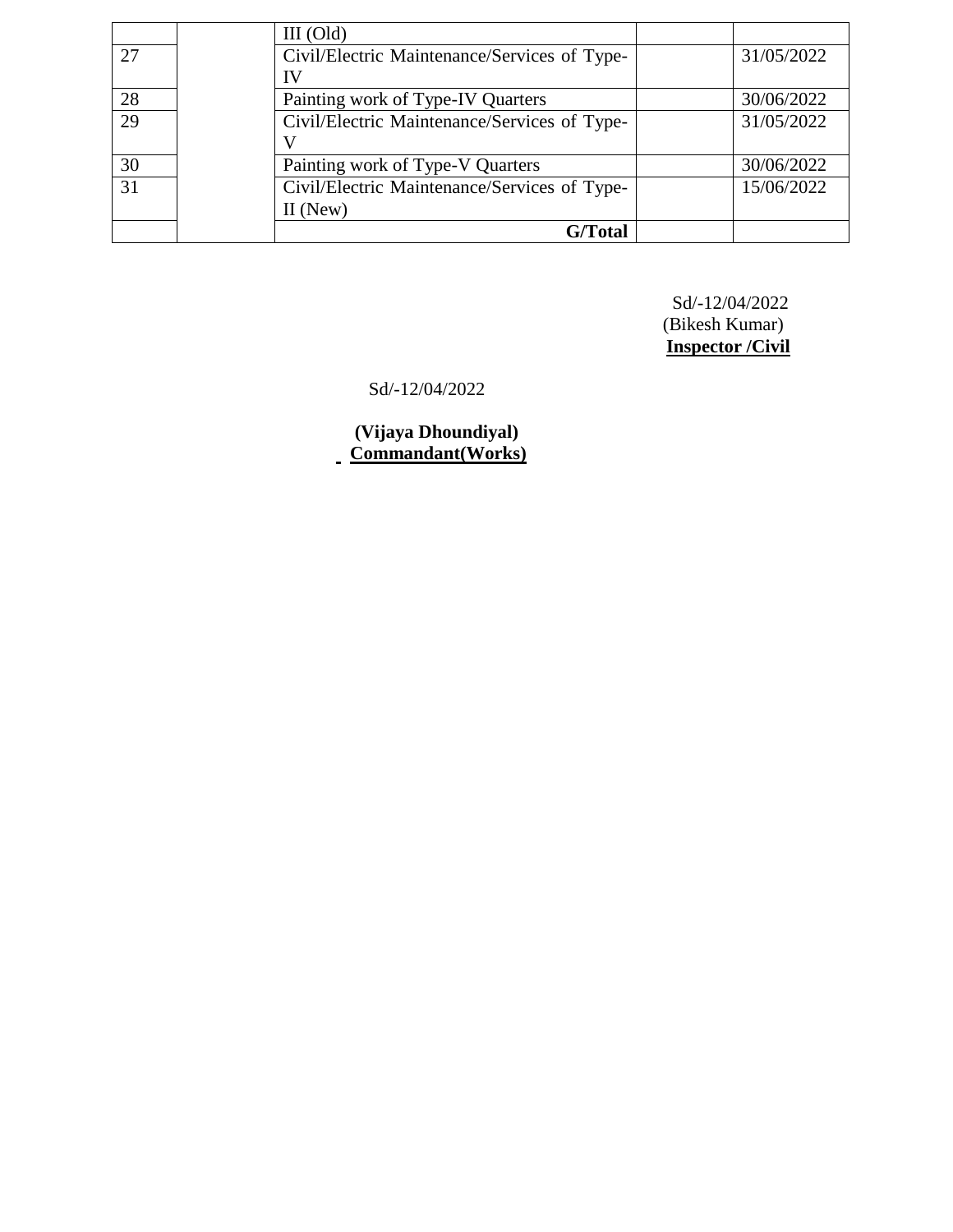| S/No. | Name of<br>unit/Instn. | Name of Work                             | Amount | Target date of<br>completion. |
|-------|------------------------|------------------------------------------|--------|-------------------------------|
| 01    | 108 BN, RAF            | Repair and maintenance of FWC            |        | 30/09/2022                    |
|       |                        | (Interior plaster & paint work, pipeline |        |                               |
|       |                        | of bathroom, plumbing and electric       |        |                               |
|       |                        | items).                                  |        |                               |
| 02    |                        | Annual demand of plumbing items          |        | 30/09/2022                    |
| 03    |                        | Annual demand of electric items          |        | 30/09/2022                    |
| 04    |                        | Repair and maintenance of GO's Mess      |        | 30/09/2022                    |
|       |                        | with censor door and glass work,         |        |                               |
|       |                        | emergency door and billiards room and    |        |                               |
|       |                        | paint works.                             |        |                               |
| 05    |                        | Adm Block, Quarter guard foot path       |        | 30/09/2022                    |
|       |                        | interlock tile work repair.              |        |                               |
| 06    |                        | Purchase of ceiling fan against          |        | 30/09/2022                    |
|       |                        | condemnation.                            |        |                               |
| 07    |                        | Repair and maintenance of SO's Mess      |        | 30/09/2022                    |
|       |                        | (interior plaster & paint, tiles work of |        |                               |
|       |                        | bathroom and mess and replacement of     |        |                               |
|       |                        | electrical and plumbing items.           |        |                               |
| 08    |                        | Repair and maintenance of Generator      |        | 30/09/2022                    |
|       |                        | set and transformer                      |        |                               |
| 09    |                        | Repair and maintenance of 06 Nos         |        | 30/09/2022                    |
|       |                        | Morcha (wire mess, sliding door and      |        |                               |
|       |                        | interior and exterior plaster & paint    |        |                               |
|       |                        | work)                                    |        |                               |
| 10    |                        | Repair And Maintenance Of Type -V        |        | 30/09/2022                    |
|       |                        | Qtr. No -02 (Plaster & painting work).   |        |                               |
|       |                        | Total                                    |        |                               |

Sd/-12/04/2022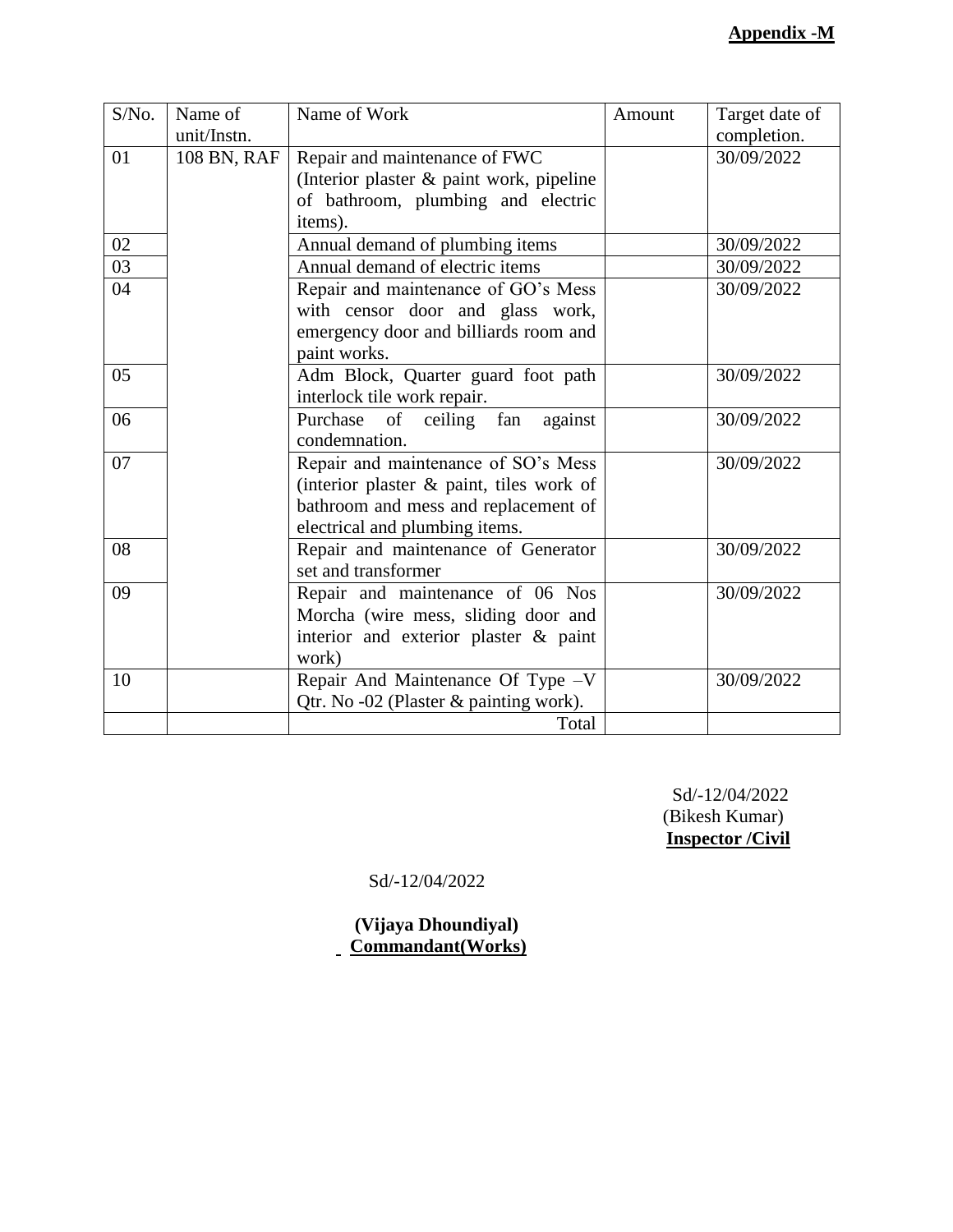#### **Appendix -N**

| Sl. | Name       | of   Name of Works                              | Amount | Target Date of |
|-----|------------|-------------------------------------------------|--------|----------------|
| No. | Unit/Instn |                                                 |        | Completion     |
| 01. | 114 RAF    | Repairing of Rooftop by replacement of          |        | 07/2022        |
|     |            | Asbestos Sheet of Semi permanent barrack        |        |                |
|     |            | presently used as SO's Mess.                    |        |                |
| 02. |            | Repairing of Basketball Court used<br><b>as</b> |        | 07/2022        |
|     |            | marker/R/Call ground                            |        |                |
| 03. |            | Replacement of Various types cables             |        | 07/2022        |
| 04. |            | Repairing of various types<br>Motors,           |        | 08/2022        |
|     |            | Submersible.                                    |        |                |
| 05. |            | Repairing of DG Sets                            |        | 11/2022        |
| 06. |            | Replacement of Street Light                     |        | 08/2022        |
| 07. |            | Repairing and patch works in 180 Men            |        | 08/2022        |
|     |            | Barrack No. 01&02                               |        |                |
| 08. |            | Repairing of bathrooms and toilets in 180       |        | 08/2022        |
|     |            | Men Barrack No. 01&02                           |        |                |
| 09. |            | Replacement of Water Tanks Sintex in 180        |        | 08/2022        |
|     |            | Men Barrack No. 01&02                           |        |                |
| 10. |            | Repairing of guard rooms                        |        | 10/2022        |
| 11. |            | Survey/Mapping of electrical cables inside      |        | 11/2022        |
|     |            | the campus                                      |        |                |
| 12. |            | Re carpeting and patch work of Internal Road    |        | 11/2022        |
| 13. |            | <b>Replacement of Sanitary Fittings</b>         |        | 09/2022        |
| 14. |            | Replacement of Exhaust Fan                      |        | 08/2022        |
| 15. |            | Distempering of 180 Men Barrack No. 01          |        | 09/2022        |
|     |            | <b>Total</b>                                    |        |                |

 Sd/-12/04/2022 (Bikesh Kumar) **Inspector /Civil**

Sd/-12/04/2022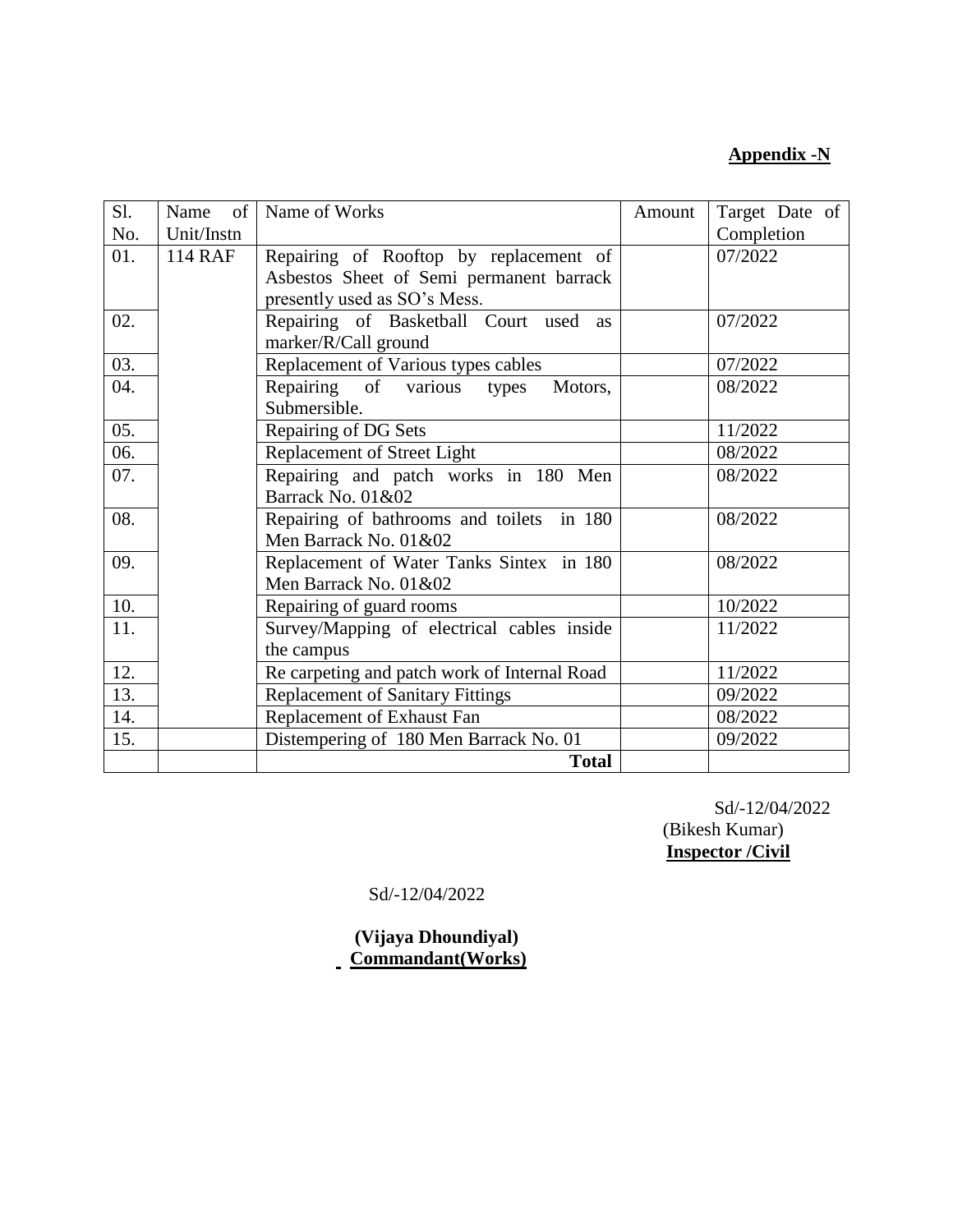### **Appendix -O**

| SI.<br>No. | <b>Name</b><br>of unit         | Name of work                                                                                                                                                                                                                                                                                                                                                                 | <b>Amount</b> | <b>Target</b><br>date of                             |
|------------|--------------------------------|------------------------------------------------------------------------------------------------------------------------------------------------------------------------------------------------------------------------------------------------------------------------------------------------------------------------------------------------------------------------------|---------------|------------------------------------------------------|
|            |                                |                                                                                                                                                                                                                                                                                                                                                                              |               | completio<br>$\mathbf n$                             |
| 01         | 194<br><b>BN</b><br><b>RAF</b> | Repair/ Maintenance work of SO's Barracks PF Huts (Size-<br>$16'x32'$ ) – 06 Nos.<br>Scope of Work<br>:- Repairing and Maintenance work of damaged outer plinth<br>area and re-fixing of damaged base poles, Paint, Putty and<br>distempering works of damaged walls (inner and outer side)<br>and repairing and replacement of damaged False Ceiling.                       |               | One<br>month<br>after<br>commenc<br>ement of<br>work |
| 02         |                                | Repair/ Maintenance work of Jawans Barracks<br>i) PF Huts (Size- $16x64$ ) = 2 Nos<br>Scope of Work :- (i) Repair of damaged Plinth area and re-<br>fixing of damaged base poles.<br>(ii) Paint,<br>Putty and distempering works of damaged walls (inner and<br>outer side) and repairing & replacement of damaged False<br>Ceiling.                                         |               |                                                      |
| 03         |                                | Repair/ Maintenance work of Unit M.I. Room PF Huts (Size-<br>16x32)-01 Nos.<br>Scope of Work :-<br>Repairing and Maintenance work of damaged outer plinth<br>area, Paint, Putty and distempering works of damaged walls<br>(inner and outer side) and repairing $&$ replacement of damaged<br>False Ceiling.                                                                 |               |                                                      |
| 04         |                                | Repair/Maintenance work of Quarter Guard (Permanent<br>Building 02 storied including 02 toilet/bathrooms)<br>Scope of<br>Work :- Repairing of building roof top, repairing $\&$<br>maintenance of damaged toilet bathrooms (electrical and<br>wiring, flooring, plastering, plumbing and sanitary fittings,<br>painting, repair and replacement of broken doors and windows) |               |                                                      |
| 05         |                                | Repair/ Maintenance work of ADM Offices (SM, SI(A),<br>OPS, BLDG, QMC and HQ Coy ) Semi Permanent Building<br>$(Size 25x50) - 01$ Nos.<br>Scope of Work :- Providing and fixing of damaged False<br>Ceiling, re-fixing of damaged Floor Tiles, Plastering (Inner<br>and Outer side of walls), Putty & Paint repair/replacement of<br>door & windows                          |               |                                                      |
| 06         |                                | Repair/Maintenance work of Officer Mess annexe (Size<br>$16x32 - 07$ Nos.<br>Scope of<br>Work :- Paint, Putty, Distempering and repairing of outer<br>Plinth area and change of damaged base poles.                                                                                                                                                                          |               |                                                      |
| 07         |                                | Repair/ Maintenance work of Officer Offices (PF Hut Size<br>$16x32 - 02$ Nos.<br>Scope of Work<br>:- Repair of outer area of Plinth, change of damaged base<br>poles, repairing of attached toilet, Plumbing and Sanitary<br>fitting works and repair of water supply pipe lines and tiles<br>works in front of office area.<br><b>Total</b>                                 |               |                                                      |

Sd/-12/04/2022 (Bikesh Kumar) **Inspector /Civil**

Sd/-12/04/2022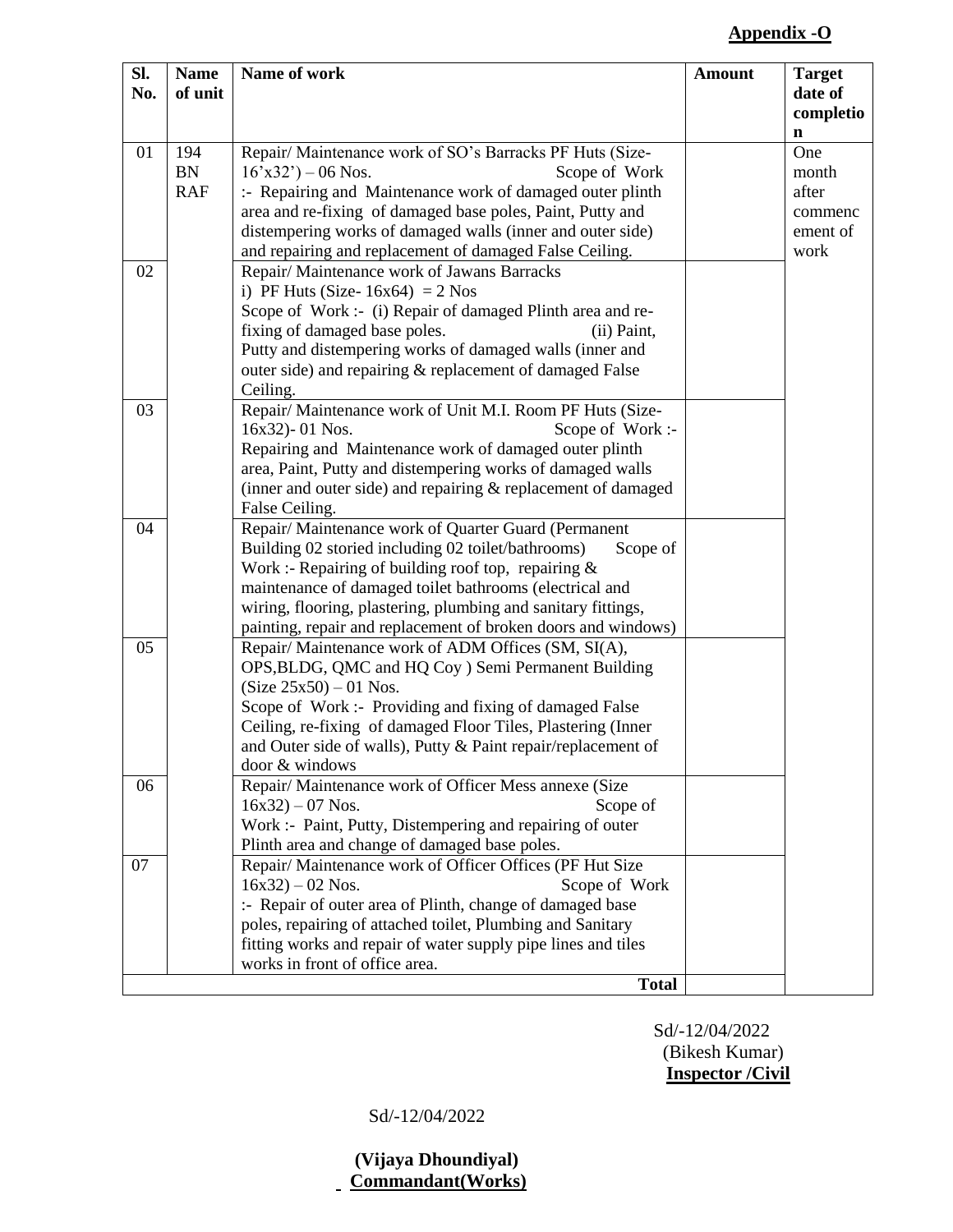### **Appendix -P**

| S/No. |             | Name of   Name of Work                  | Amount | Target<br>date |
|-------|-------------|-----------------------------------------|--------|----------------|
|       | Unit/Instn  |                                         |        | of             |
|       |             |                                         |        | completion.    |
| 01    | <b>RAPO</b> | Repair and Maintenance of remaning      |        | July'2022      |
|       |             | Footpath area                           |        |                |
| 02    |             | Repair and Maintenance of 180 Mens      |        | June'2022      |
|       |             | Barracks (02 Nos)                       |        |                |
| 03    |             | Purchase of Electric<br>for<br>Items    |        | May'2022       |
|       |             | maintenance of non-residential Building |        |                |
|       |             | day to day basis                        |        |                |
| 04    |             | Purchase of Plumbing<br>for<br>items    |        | May'2022       |
|       |             | maintenance of non-residential Building |        |                |
|       |             | day to day basis                        |        |                |
| 05    |             | Repair and maintenance of porch area in |        | July'2022      |
|       |             | Administrative building                 |        |                |
| 06    |             | Repair and maintenance of Toilet and    |        | Aug'2022       |
|       |             | Bathroom (08 Nos each) 02 set           |        |                |
| 07    |             | Repair and maintenance of Multipurpose  |        | Aug'2022       |
|       |             | Shade                                   |        |                |
|       |             | Total                                   |        |                |

Sd/-12/04/2022

 (Bikesh Kumar) **Inspector /Civil**

Sd/-12/04/2022